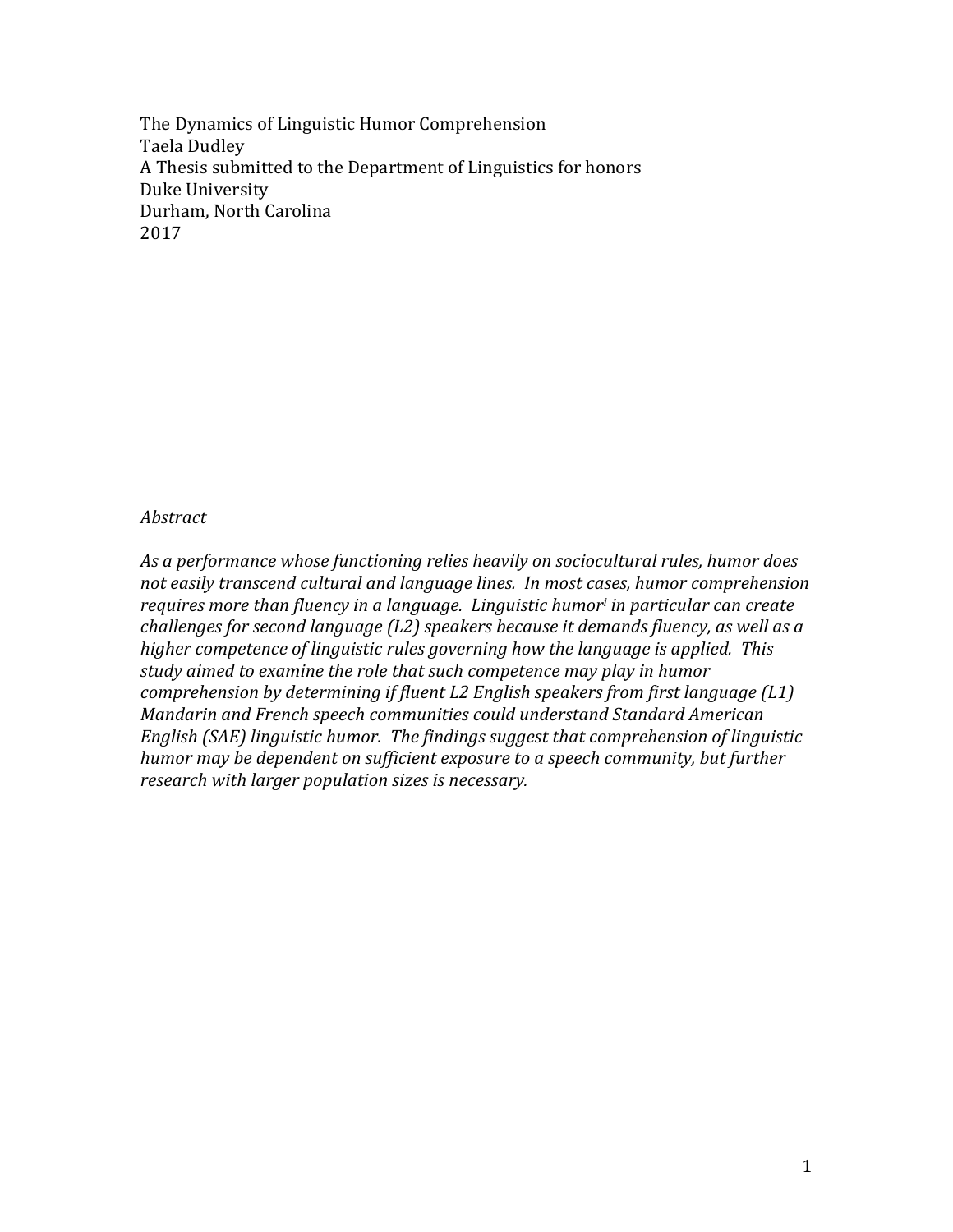# Table of Contents

| I. Preface                                            | 3  |
|-------------------------------------------------------|----|
| II. Introduction and Overview of the Field            | 3  |
| III. Second Language Acquisition and Humor Competence | 9  |
| IV. Definitions and Classifications of Humor          | 12 |
| V. Methodology                                        | 16 |
| VI. Results and Discussion                            | 18 |
| VII. Conclusion and Future Directions                 | 33 |
| VIII. Bibliography                                    | 35 |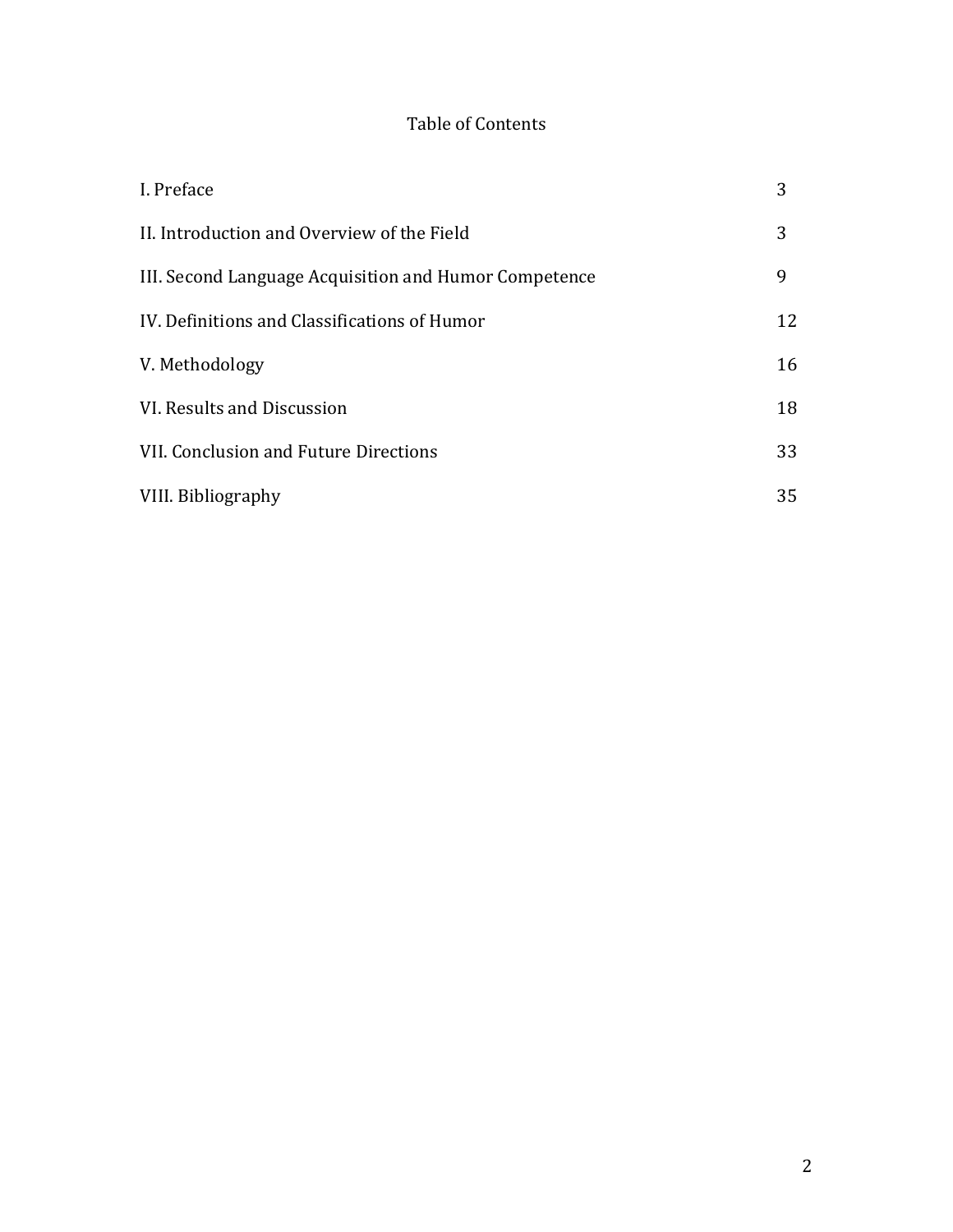### **I. Preface**

I have always had a curiosity for how we use language, how our language-use associates us with certain identities, and moreover, how this relationship allows language users to use language for fun. When I studied for a semester in Paris, I saw this aspect of language-use manifest most saliently in linguistic humor, such as word play, plays on register and tone, and sarcasm. Although I considered myself to be fluent in French, I struggled to understand anything more than the literal denotation of texts and utterances.

As a sense of humor is a characteristic that I value significantly in others and myself, and language play has always been my preferred type of humor, I felt as though I could not express a large portion of my personality, or truly gauge others' personalities. I felt that I lacked a particular, implicit understanding of French that I already possessed in English. At the time, I did not have the vocabulary to attribute my challenges to unfamiliarity with the pragmatics of French or the collective<sup>ii</sup> of the Parisian French speech community<sup>iii</sup>. Only after progressing through my studies in linguistics have I been able to discern a connection between language-use and the rules that govern it, which this study intends to explore further and apply to humor comprehension.

#### **II. Introduction and Overview of the Field**

While the study of humor in linguistics has expanded considerably over the past three decades, much of the literature currently in existence is predominantly theoretical or attempts to categorize and explain aspects of humor through meta-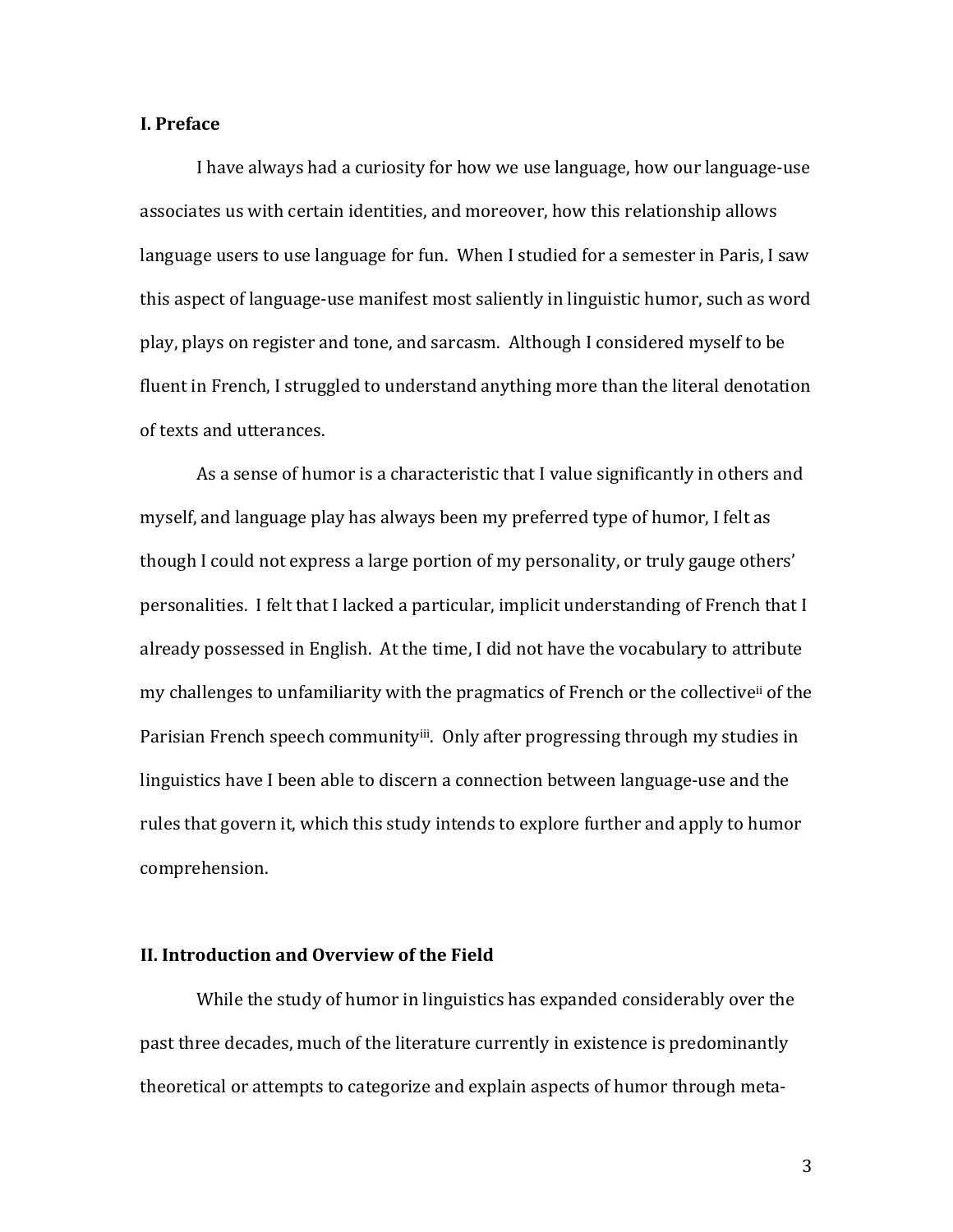analysis of other works (Raskin 1980; Yamaguchi 1987; Richardson 1989; Attardo and Raskin 1991; Attardo 1994; Attardo et al. 2002; Schmitz 2002; Banitz 2005; Laviosa 2010). Case studies analyzing humor have focused on humor development and comprehension in L1 speakers (Fitzgerald 2004; Hite 2016), as well as some features of L2 humor interaction (Attardo and Bell 2010).

Among the studies focusing specifically on L2 humor competence, Nancy Bell has made tremendous contributions with research examining L2 humor production (2007), humor as an aid to L2 acquisition (2003; 2005; 2009), and L2 failed humor (Attardo and Bell 2010). However, despite her breadth of work in the area of L2 humor, her findings address less specifically linguistic humor, and focus on L2 users' performance of humor, rather than their understanding of the underlying sociolinguistic aspects involved in humor. Her study on L2 failed humor concentrated the most on L2 comprehension of humor mechanisms, but only discussed linguistic humor in one instance.

Thus, I wanted to explore how fluent L2 users interact specifically with linguistic humor. This study aims to determine whether non-American fluent L2 English speakers who grew up outside of the United States can understand linguistic humor to the same degree as American L1 SAE speakers. I posit that because of its relationship with advanced knowledge of linguistic and sociolinguistic rules, linguistic humor is the most challenging form of humor for L2 speakers to grasp. Thus, I expect to find that L2 English speakers will have more difficulty than L1 SAE speakers in understanding linguistic humor.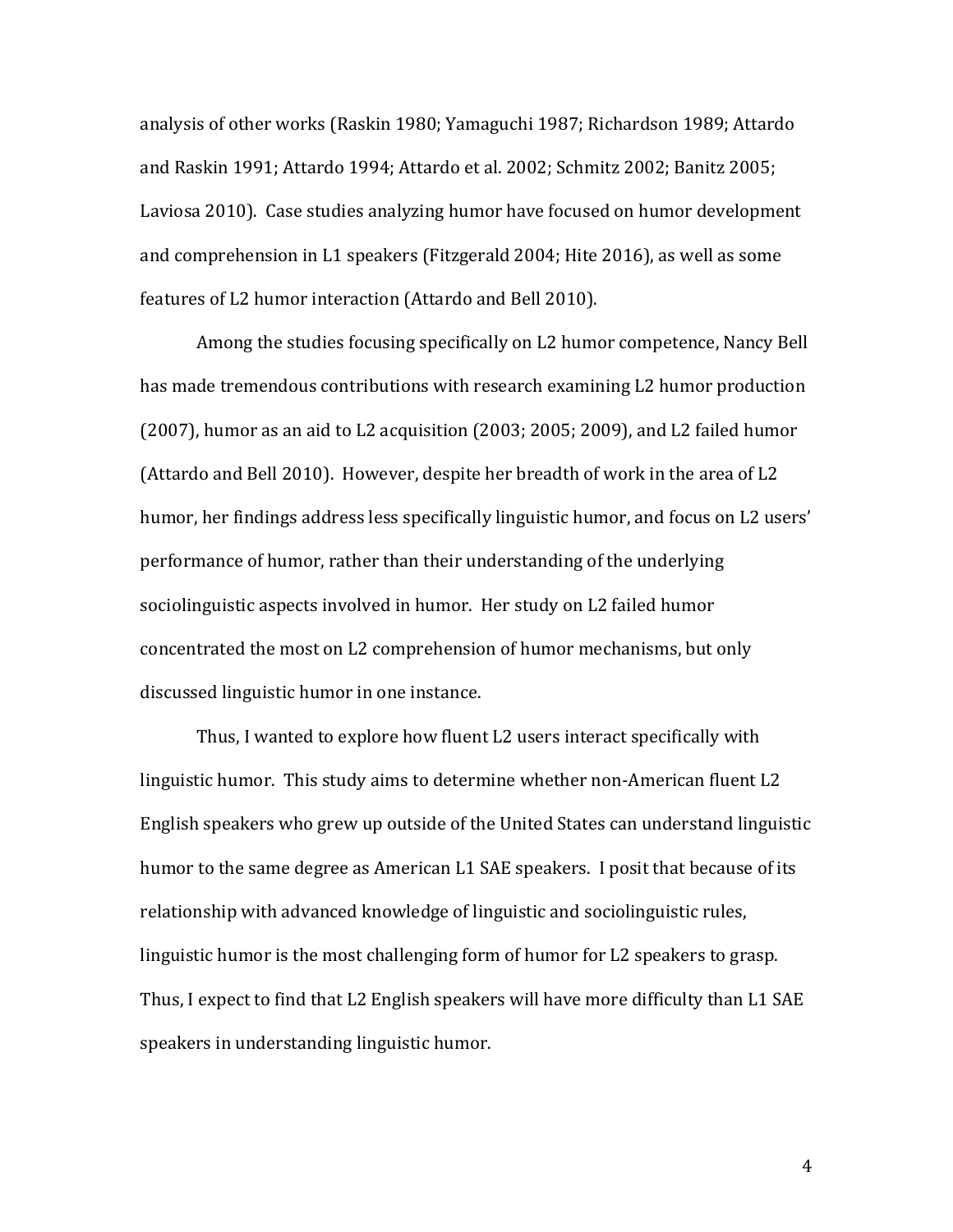I was introduced to the notion of acquiring "language for use" through Hymes's work on communicative competence, which theorized that communication relies not only on acquiring a comprehension of grammatical rules (which Chomsky coined linguistic competence), but also, even more so, on acquiring an understanding of how to use language in any given situation (Hymes 1972). However, as Hymes posited communicative competence as a critique to Chomsky's linguistic competence, the notion is very generative in nature.

In an effort to transcend while still incorporate the scope of linguistic competence, communicative competence assumed that acquisition was complete in the same time period as grammatical competence. It is now known that a competence of language for use is not fully developed by the end of any time period, but rather consciously learned throughout life experience as one becomes familiar with the relationships between people and situations (Acar 2003). Thus, Hymes and the field of linguistics have moved away from the term "communicative competence", and embedded it within theories of speech communities and communities of practice, which focus more on an individual's learning as it relates to life experience and context. As the scope of this study began with ideas from communicative competence, which will be discussed more thoroughly in section three, this paper uses the term "communicative competence," but reinterpreted through a focus on speech communities.

As the focus of this study greatly involves pragmatics and sociolinguistics, it is worth discussing the contributions that have shaped these fields. It would not be possible to analyze and discuss language-use without first discussing speech acts. A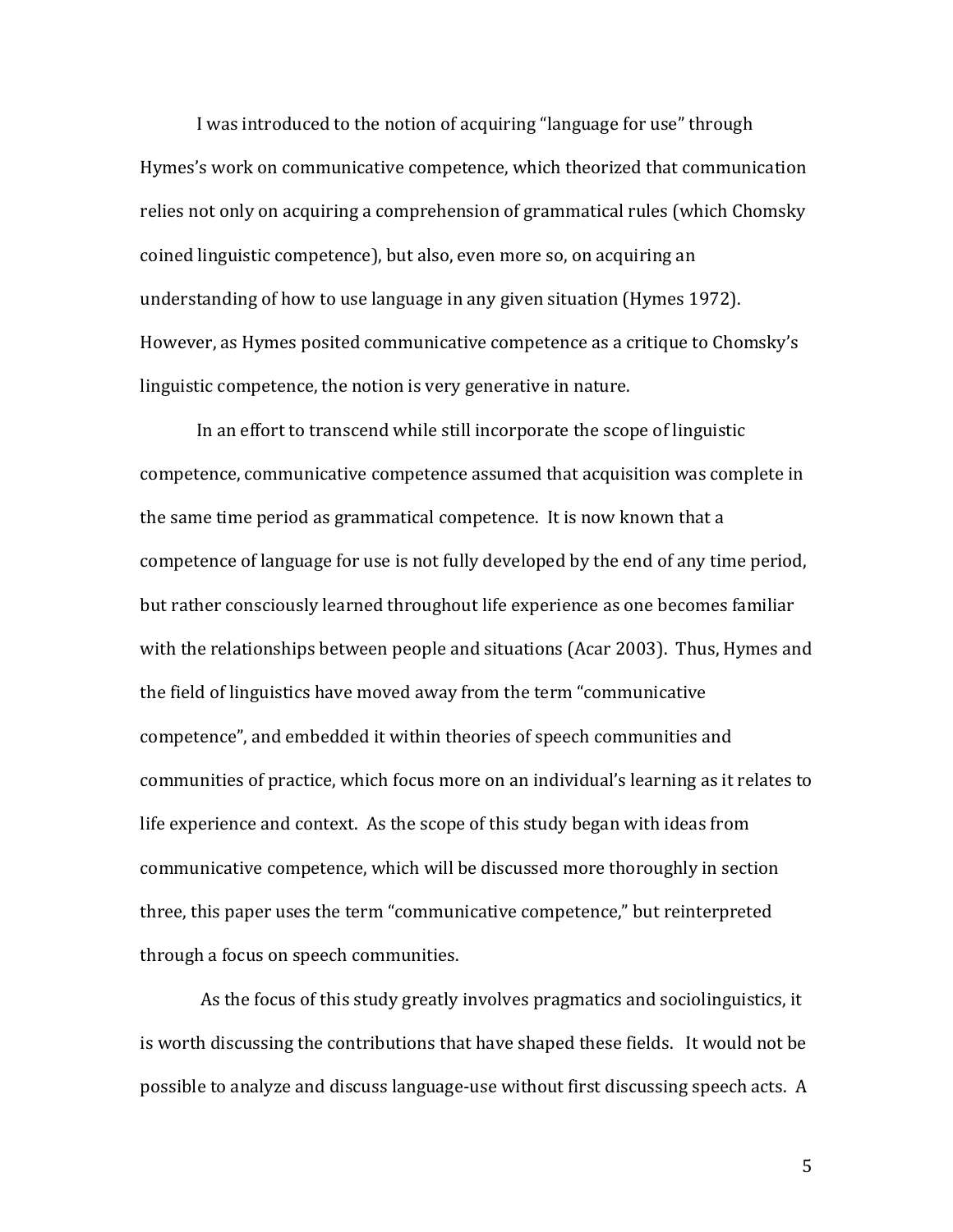speech act is a unit of language that always signifies meaning (Jakobson, 1957/1987). Austin (1962), Searle (1979) and Jakobson (1957/1987) offer three different approaches of how to examine speech acts. I will present a brief summary of the merits and weaknesses of each.

Austin defined speech acts as acts of signification and communication, and classified them based on the outcome they produce. While Austin's approach reinforces the tenet that meaning is embedded everywhere in language, his taxonomy is not well defined and can only be applied to English. Searle's approach addresses the obscurity in Austin's model by offering a clearly structured taxonomy of speech acts, which he calls illocutionary verbs. Searle argued that speech acts differed according to how they are performed. While his model is well structured and more inclusive, it is still limited because it only applies to English and it locates meaning predominantly in speaker intention, which ignores the notion that language acquires meaning through context. Additionally, both Austin and Searle's models focus only on referential meaning, which is where they fall short.

Jakobson's (1957/1987) approach incorporates all forms of meaning by classifying speech acts based on six factors<sup>iv</sup> and six functions<sup> $v$ </sup> of language. In this model, meaning is not solely based on performance or speaker-intention, but is constantly negotiated by the speakers and hearers of speech communities and communities of practice<sup>vi</sup>. Every utterance is a speech act, and so carries meaning through the six factors and functions of language. These functions are always hierarchically embedded in every speech act, allowing one speech act to carry multiple meanings, with the predominant meaning reliant on the context of the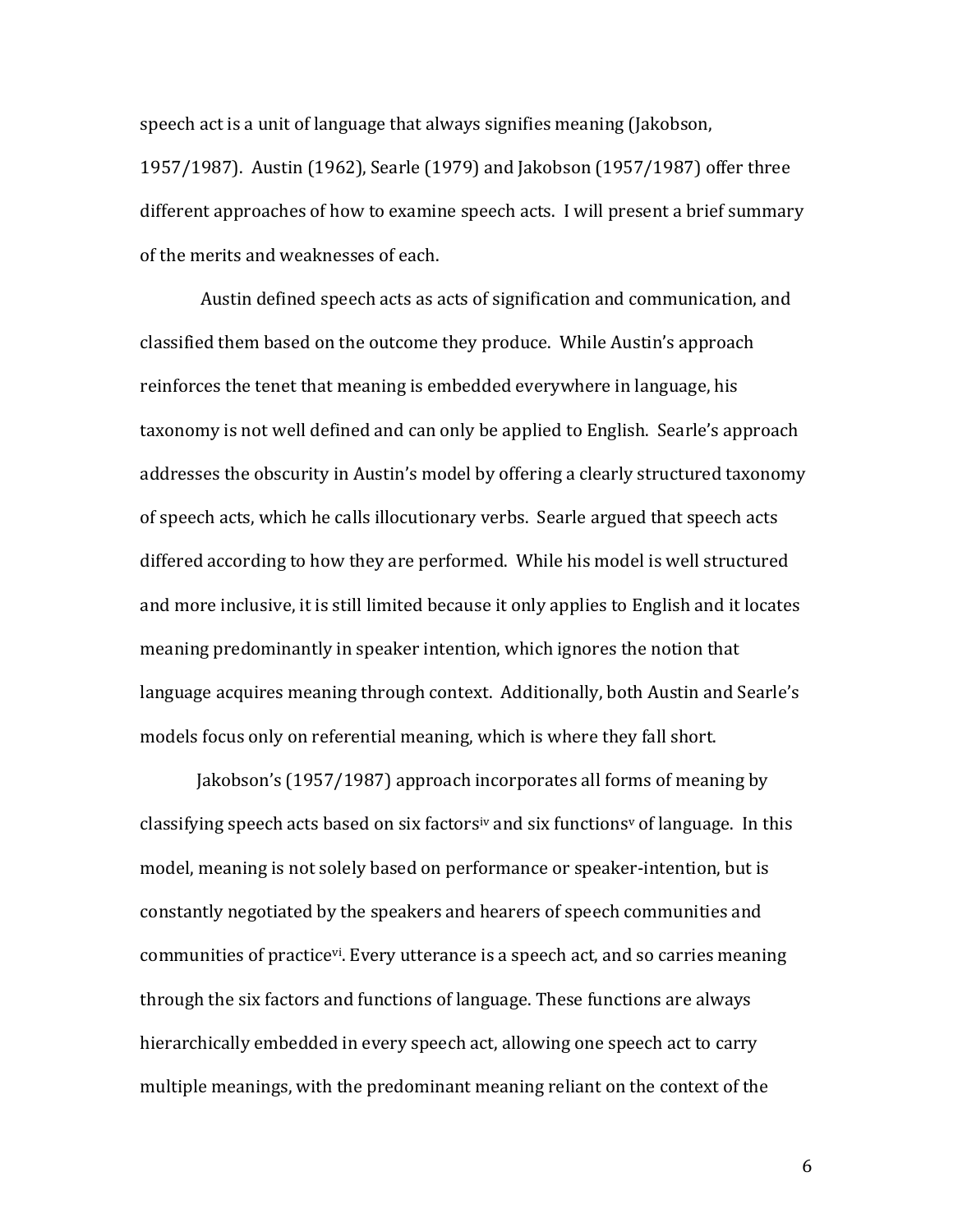utterance and speaker-hearer dynamic (73-79). As Jakobson's model can apply to any language and type of meaning, I will use his approach when referring to speech acts.

The study of identity has also seen significant progress in the way of describing identities as they relate to language. Earlier work in this field considered identity as a characteristic of individuals or groups, and thus was very essentialist in practice. The study of language(s) and identities has attempted to deconstruct essentialist approaches to identity research by regarding identities not as fixed, innate attributes, but as learned, dynamic and interactive products of social relations and discursive practices.

Bucholtz and Hall's (2004) earlier work on language and identity conjectures how language is used to form identity with a model they call "tactics of intersubjectivity." These six tactics (adequation, distinction, authentication, denaturalization, authorization, and illegitimation) represent the "relations that are created through identity work," or otherwise, the "local, situated, and often improvised quality of the everyday practices through which individuals...accomplish their social goals" (382). In their later work on language and identity, Bucholtz and Hall (2010) further demonstrate the interactive and learned nature of identities through their five-principle model to studying identity. The emergence principle holds that identities are not the source, but rather the products of pre-existing linguistic and extra-linguistic practices  $(19)$ . This principle reinforces the tenet critical to semiotics that there is no language "in the one." The positionality principle posits that identities emerge through the dynamic roles that language users assume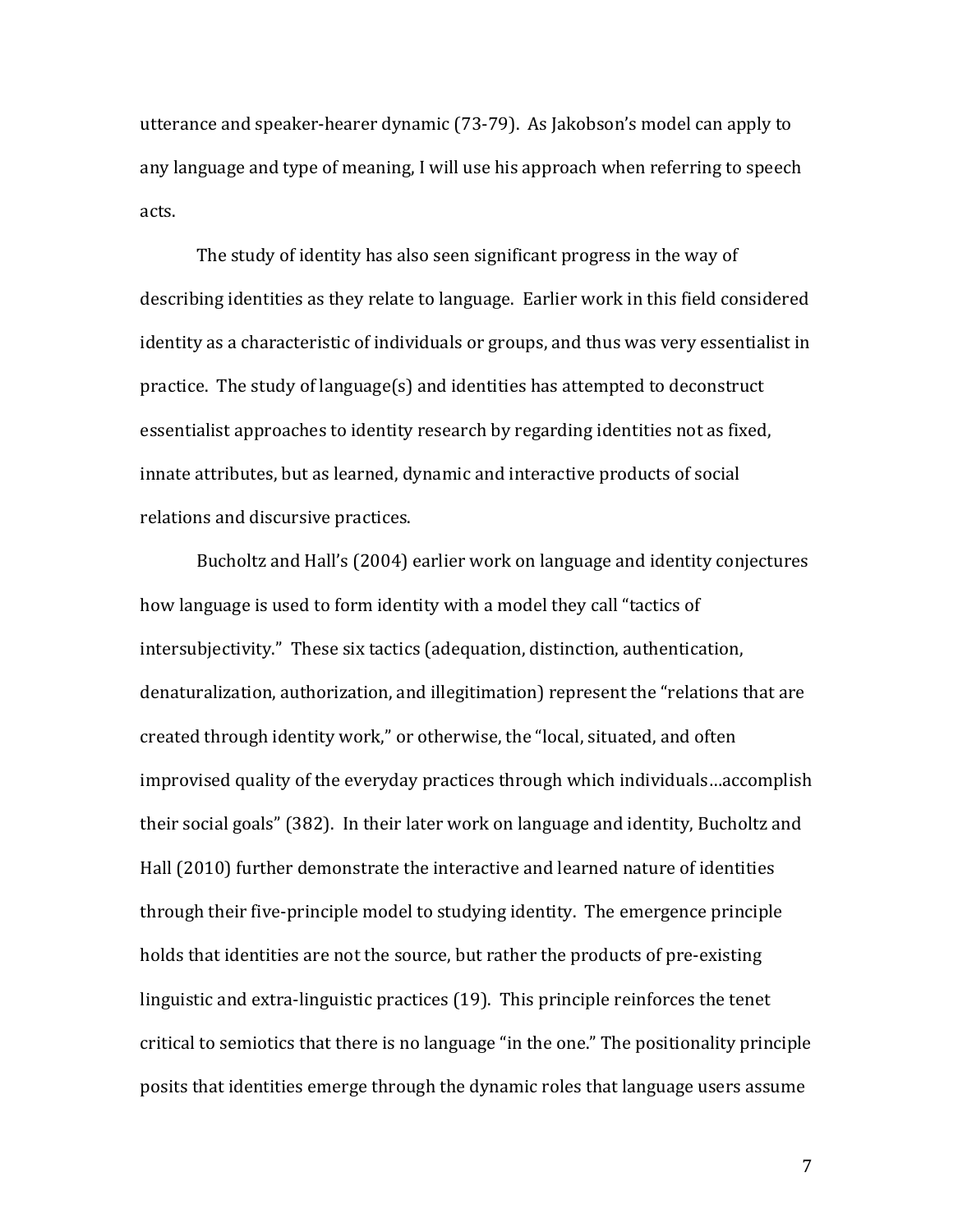$(20)$ . The indexicality principle invokes a mechanism through which identities are formed a priori. Although Bucholtz and Hall's application of indexicality is slightly flawed<sup>vii</sup>, their principle attempts to explain that identity formation relies heavily on ideologies of how certain speakers should use language. The relationality principle establishes identity formation as interactive, explaining that the individual only has relative autonomy in identity formation (23). And the partialness principle, their fifth principle, reinforces that identity transcends the individual, and so is not something an individual possesses.

Johnstone (2010) also uses indexicality to establish how meaningful connections are formed between language and identity. As she discusses indexicality as it relates to the other components of the Peircian sign, Johnstone's use of the concept is slightly stronger than that of Bucholtz and Hall, despite that she also describes sign-object relationships as capable of being purely indexical. Johnstone explains that linguistic features become associated with certain groups when "people learn to hear linguistic variants as having indexical meaning by being told they do, and they continue to share ideas about indexical meaning as long as they keep telling each other about them" (32). While the relationship between linguistic traits and identities is more than indexical, Johnstone establishes a good framework for thinking about how identity formation largely arises through language use.

Mendoza-Denton (2005) similarly describes identity as "the active negotiation of an individual's relationship with larger social constructs," which makes it "neither an attribute nor possession, but an individual and collective-level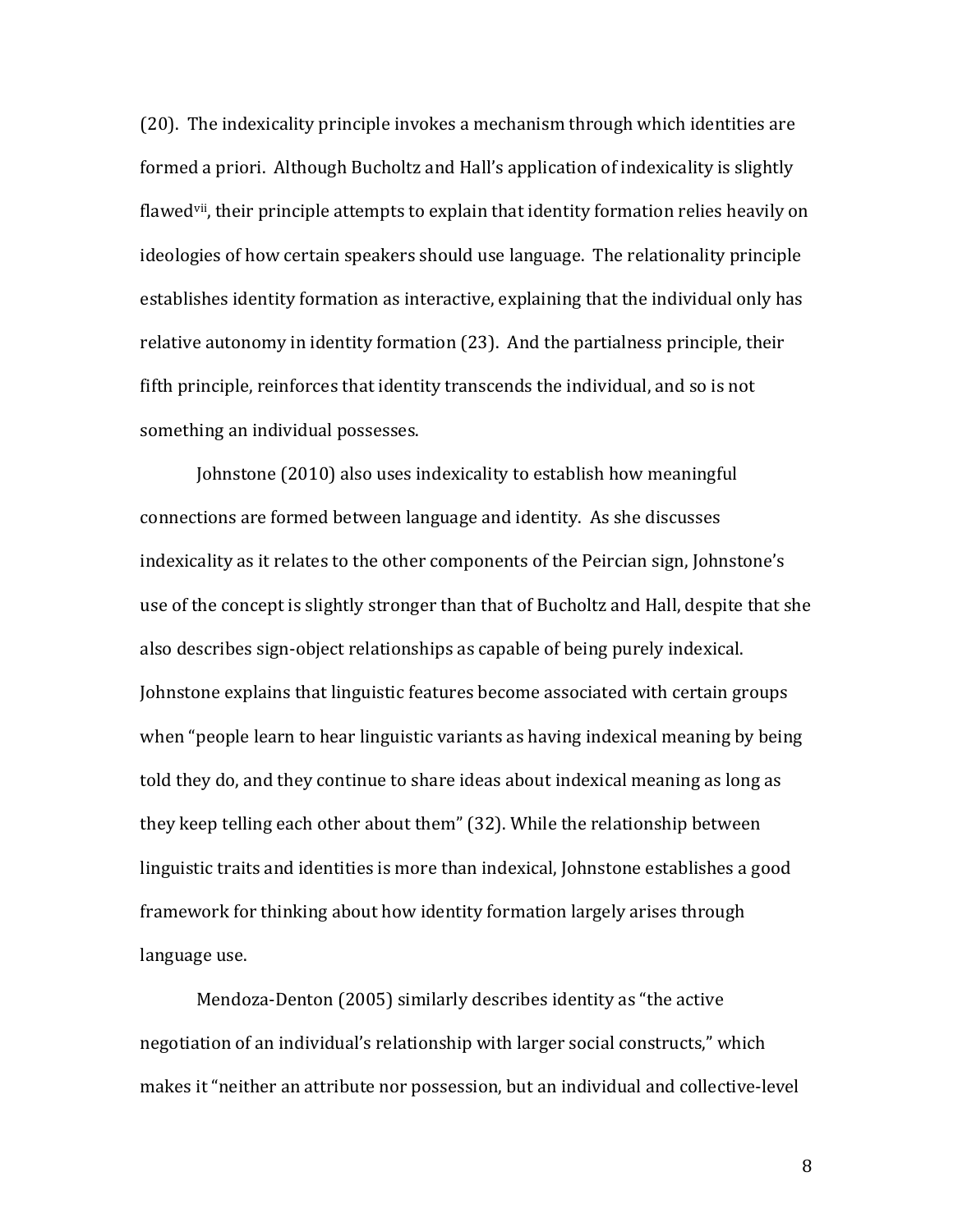process" (475). As a case to move away from "observation-cum-speculativedescription" sociolinguistic analyses that could potentially reinforce essentialism, Mendoza-Denton (2005) offers a taxonomy outlining the breadth of variationist approaches that have been applied to the field. She establishes three research types that analyze identity as a construction. Type 1, sociodemographic category-based identity research studies linguistic identities that arise from the sociological and demographic-based stratification of populations (480). Type 2, practice-based identity research focuses on identities that are formed through practicing particular activities, and practice-based variation research, type 3, analyzes the variation of identities that can occur as practice continues (486-488). These sociolinguistic contributions will be helpful to keep in mind when analyzing how humor comprehension relates to speech communities' sociolinguistic rules.

### **III. Second Language Acquisition and Humor Competence**

Second language  $(L2)$  acquisition is frequently assumed to entail mainly lexical, grammatical, and syntactical mastery of a language (Bell 2007: 28). While these are all critical components of L2 acquisition, the sociolinguistic rules that govern speech communities are just as important for communication as are the 'purely linguistic' rules. When L1 speakers perceive an L2 speaker as fluent, or as having mastered the 'purely linguistic' rules of their speech community, they assume that the L2 speaker also has an understanding of the social norms governing how that language is used in that particular speech community (Varonis and Gass 1985). Consequently, while grammatical mistakes are typically attributed to an L2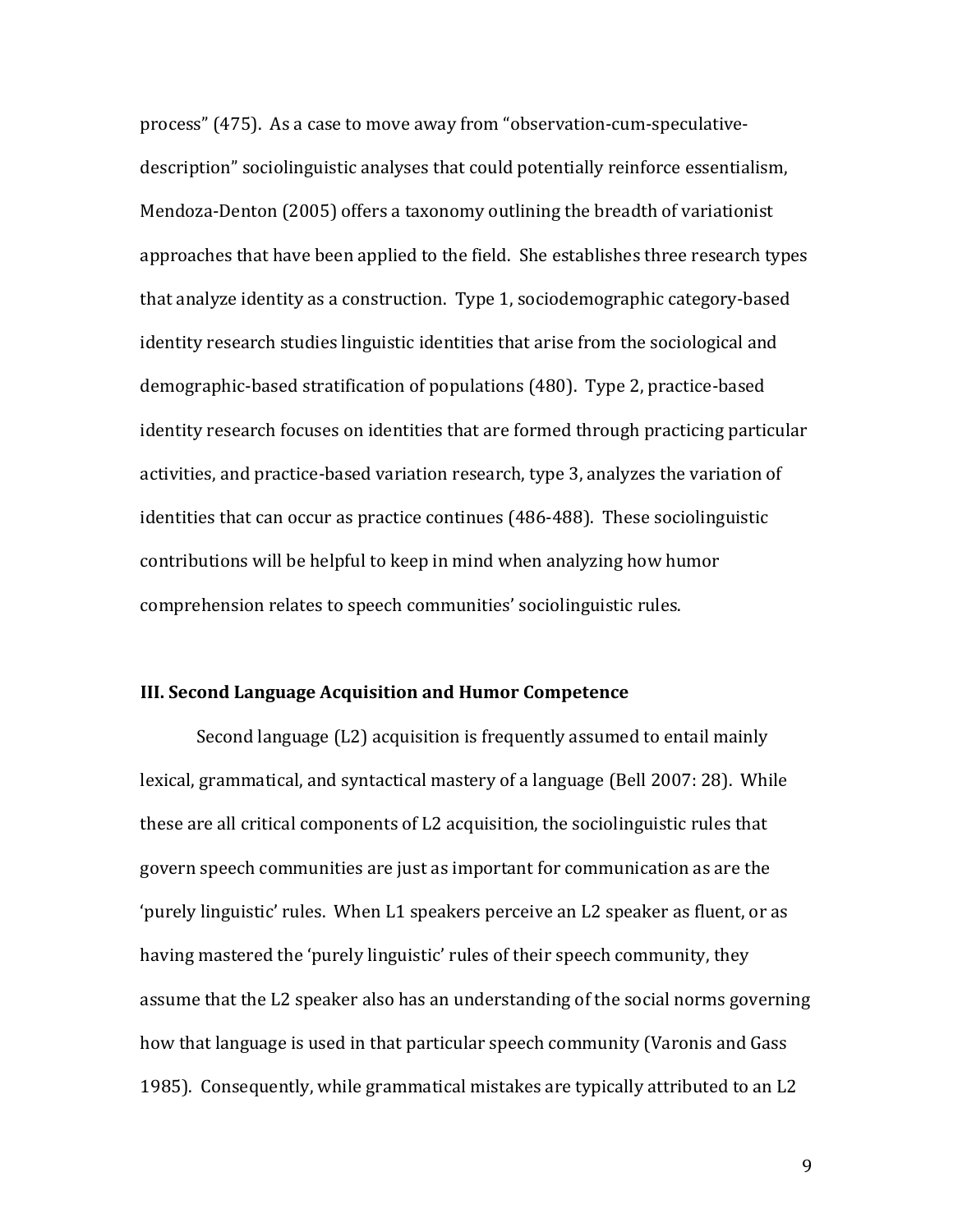speaker's learning status, "odd" word choice is more likely to be attributed to a characteristic of that speaker's personality or even ethnic group. This is problematic because an understanding of sociolinguistic rules is often a product of exposure to a community, and thus typically lags behind fluency (Bell 2007: 28).

Linguistic humor is a phenomenon that has the potential to differ significantly in different speech communities as a product of the sociolinguistic rules that regulate those communities. Humor is a particularly important factor of L2 language acquisition for L2 speakers integrating into American English speech communities. In the United States, humor is not only seen as a valuable tool in the professional world, but also has been a fundamental part of American culture since the  $17<sup>th</sup>$  century (Banitz 2005: 1, 35). Raeithel (1980) deems that in the United States, "laughing is a social must, humor an omnipresent phenomenon and almost every American his own little comedian." Thus, it would be beneficial for L2 English speakers in the US to be able to recognize humor in utterances, and even produce it themselves.

However, L2 speakers may not recognize humorous remarks as easily as L1 speakers would because recognizing the linguistic "irregularities" that characterize linguistic humor entails an understanding of utterances as not only grammatical, but also appropriate, which Hymes  $(1972)$  coins as communicative competence  $(60)$ . The concept of competence was first introduced by Chomsky (1965) as an argument that linguistics should focus only on the aspects of language that speakers implicitly know, rather than the aspects that speakers actually produce (Banitz 2005: 15). This approach to competence ignores the relationship between sociocultural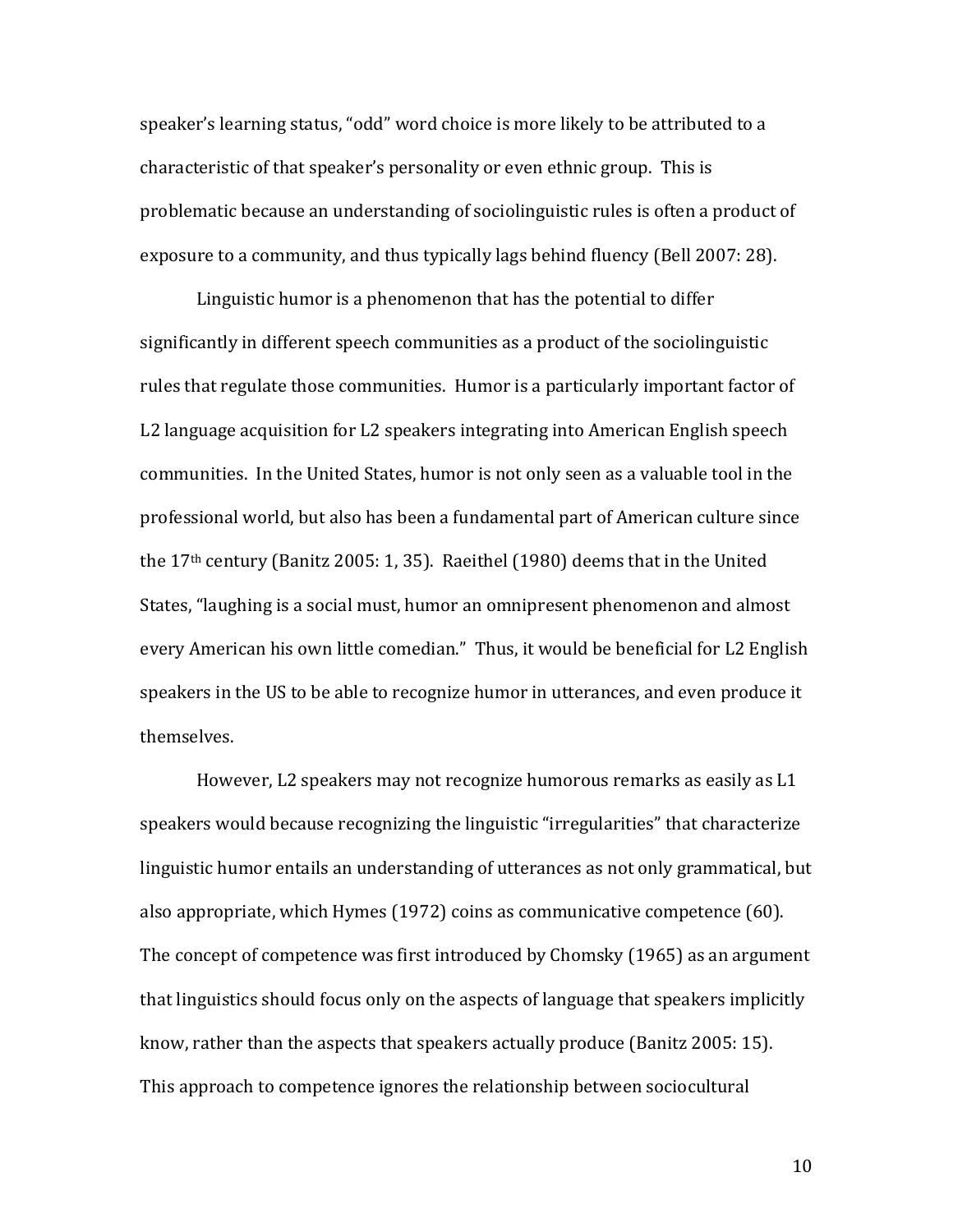context and language, and because it is concerned only with the "ideal" structure of language, it cannot account for language irregularities. For this reason, a more holistic approach to competence is necessary to investigate humor. The notion of humor as a function of competence is not new. It has been suggested that humor competence be considered a fifth component of communicative competence (Vega 1989), and that a level of "cultural competence" is necessary to understand the humor of a speech community (Deneire 1995).

Hymes's (1972) theory of communicative competence relates denotation to connotation as it explains how language itself, the performance of language, and the factors that affect performance work concomitantly to create meaning. Hymes states that four components are involved in communicative competence (63-67):

1. Whether and to what degree something is formally possible: this concerns itself with what is actually communicative in a speech community. This refers to grammaticality in the context of language structure.

2. Whether and to what degree something is feasible: acceptability in relation to cultural behavior.

3. Whether and to what degree something is appropriate: language's obligatory connection to context.

4. Whether and to what degree something is done: how and if language is performed.

The interaction between speech acts and the sociocultural features of a community

then gives rise to a general competence of how to speak appropriately in the

community (Hymes 1972: 60). Thus, as the acquisition of communicative

competence is contingent on experience in a speech community and community of

practice, it seems logical to suppose that fluent L2 speakers would have difficulty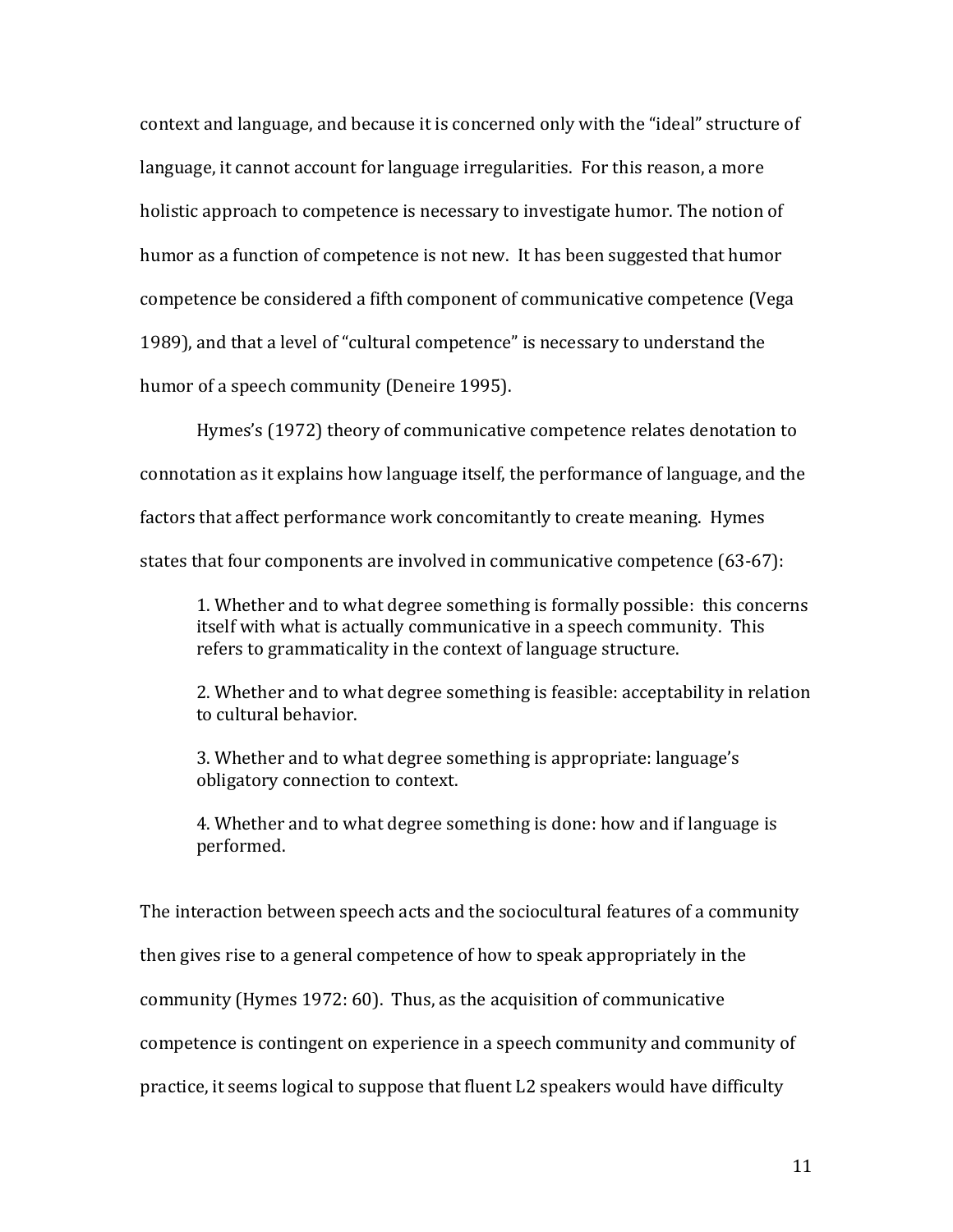recognizing sociolinguistic abnormalities if they have not had enough exposure to a certain speech community.

#### **IV. Definitions and Classifications of Humor**

Various theories have attempted to define humor. Release theories suggest that humor serves as a mechanism to release oneself from inhibitions, conventions, and laws. Aggression theories suggest that humor involves a superiority asserted over the "butt of the joke." Incongruity theories argue that humor occurs from the incongruity between a concept and reality, or rather, when there is a deviation from the expected/normal pattern of a situation (Attardo 1994: 49-50). The incongruity theory is the only theory to give a definition that attempts to explain how humor actually occurs, so for purposes of this study, I will define humor using the incongruity theory's definition.

Several definitions later arise that attempt to relate the incongruity theory specifically to linguistic humor. Bally's stylistics definition of register-based humor posits that humor occurs when there is a misalliance between how an utterance is said and the actual context of the utterance (Attardo 1994: 237). Raskin defines humor as an insincere form of communication that violates at least one of Grice's maxims of communication<sup>viii</sup> (Raskin 1985). However, maxims of communication may differ in different speech communities, so it is possible that L2 English speakers could have difficulties understanding aspects of verbal SAE humor simply from not recognizing a violation of a communication maxim. An L2 English speaker could even inadvertently invoke humor by unknowingly violating one of these maxims.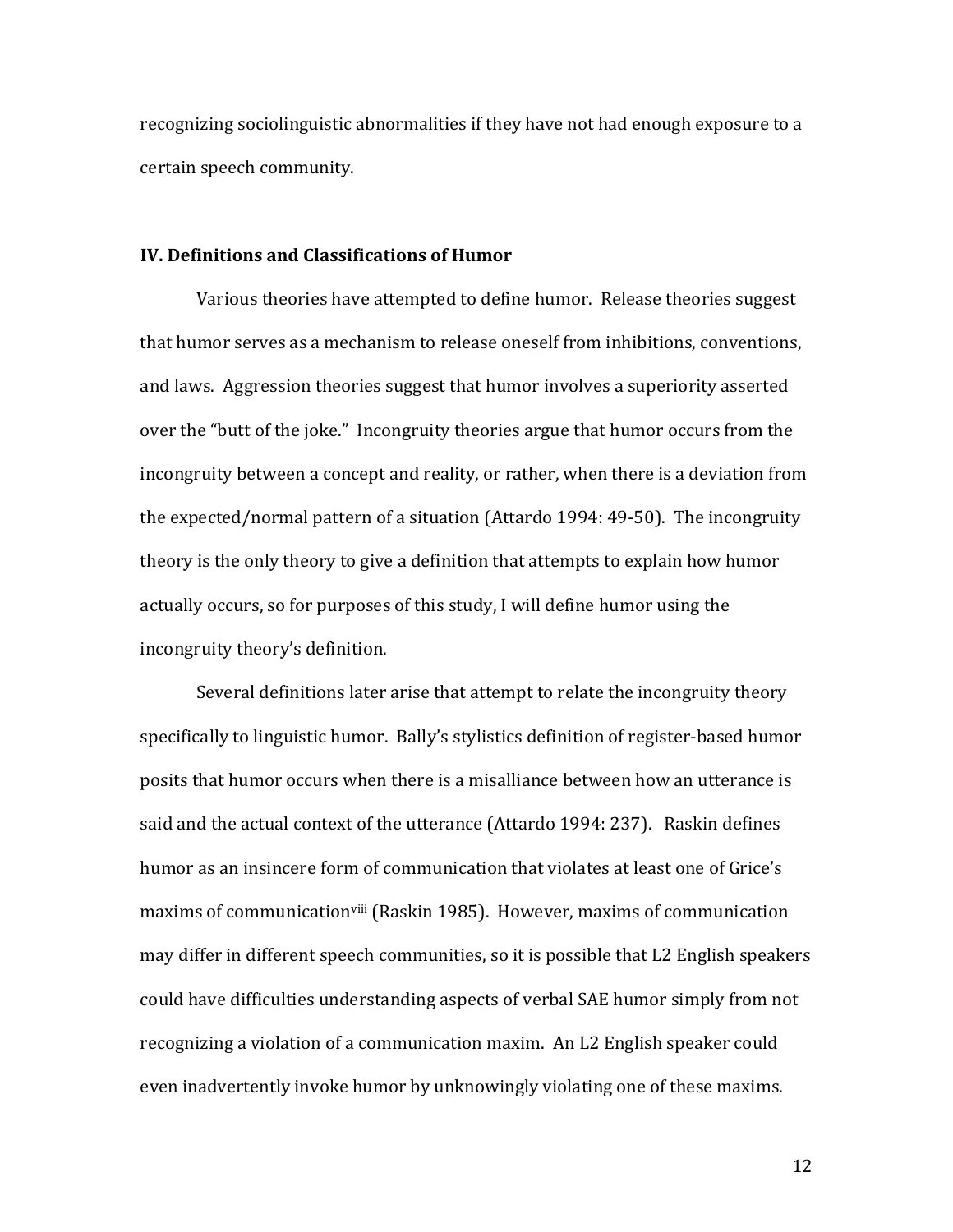Raskin (1985) goes even further to develop a model for linguistic humor with the Semantic Script Theory of Verbal Humor (SSTH). Under this theory, in order for a text or utterance to be humorous, it must be compatible with two different scripts and the scripts must be opposing one another. The five fundamental script oppositions thought to be universal are good/bad, life/death, obscene/non-obscene, money/no money, and high/low stature (Attardo 1994: 204). However, this model was flawed in that it mostly applied to structured jokes and referential, or contentbased humor, and could not be easily applied to forms of linguistic humor where pragmatics were more involved. Thus, Raskin and Attardo (1991) developed a more comprehensive model of linguistic humor called the General Theory of Verbal Humor (GTVH). This theory can account for any type of humorous remark or text, as well as the linguistic, literary, and logical features that render it humorous, whereas the SSTH dealt primarily with the referential features of humorous remarks. 

The GTVH states that six knowledge resources (KRs) must be used to form a joke, and that all KRs are always present in varying degrees in every joke. The language  $(LA)$  KR is the most surface level aspect of the joke and concerns the joke's exact wording, along with the placement of the joke's functional elements. This KR is responsible for the position of the punch line (Attardo 1994: 223). The narrative strategy (NS) KR is the narrative organization of the joke: a framed narrative, question-answer dialogue, or riddle for example  $(223)$ . The target  $(TA)$  is the "butt" of the joke; however, non-aggressive jokes do not have this category (224). The situation  $(SI)$  is the context surrounding the joke  $(225)$ . The logical mechanism  $(LM)$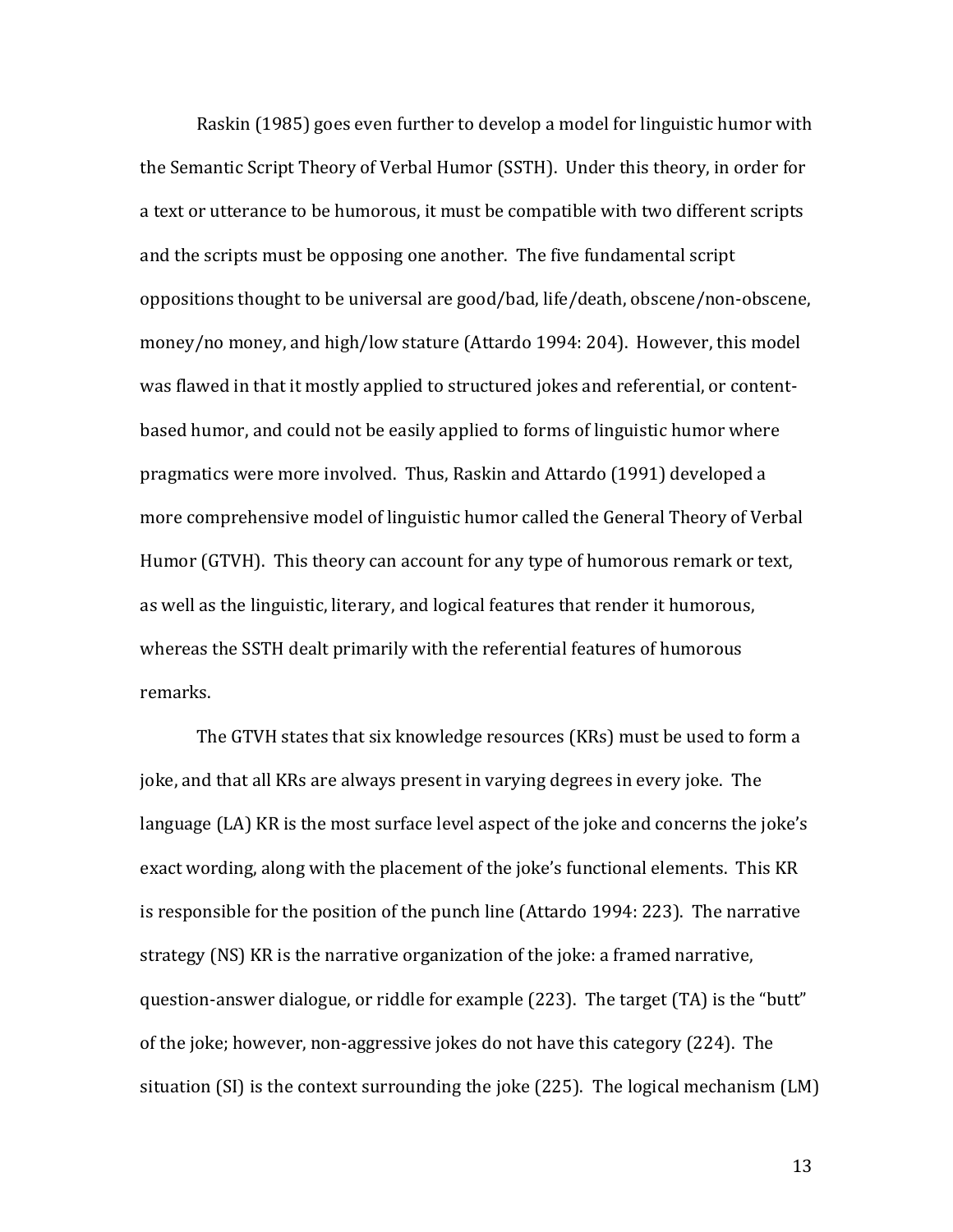accounts for the logic underlying the humor; analogy/false analogy, exaggeration, irony, understatement for example  $(225)$ . The script opposition  $(S<sub>0</sub>)$  is responsible for the opposing scripts that are necessary for humor. The logical mechanism and script opposition KRs are the most abstract and significant components of any joke (226). As the GTVH is the most comprehensive model of linguistic humor I have found, I will use this model to analyze the jokes presented in this study.

Charaudeau (2006) posits that humor involves semantic play by allowing speakers to creatively use word polysemy to construct several layers of meaning in an utterance  $(31)$ . Thus, it can be said that humor often depends on playing with speech acts (performing unexpected or contrasting acts, using bizarre turns of phrase, and ignoring general pragmatic conventions), so an understanding of how a speech community uses speech acts would be necessary in order to even possess the knowledge resources for joke creation and comprehension (Bell and Attardo 425). Thus, communicative competence would appear to be a very necessary component in understanding and creating humor, especially advanced forms. This begs the question of whether fluent L2 English speakers' abilities to fully engage with SAE humor, specifically linguistic humor, depend on their understanding of sociolinguistic norms, such as SAE speech act norms, like tone, register, and word choice.

As support for incorporating humor into L2 acquisition, Schmitz (2002) proposes a taxonomy of the types of humor and their levels of difficulty relative to the L2 speaker. Schmitz suggests that humor falls into one or more of three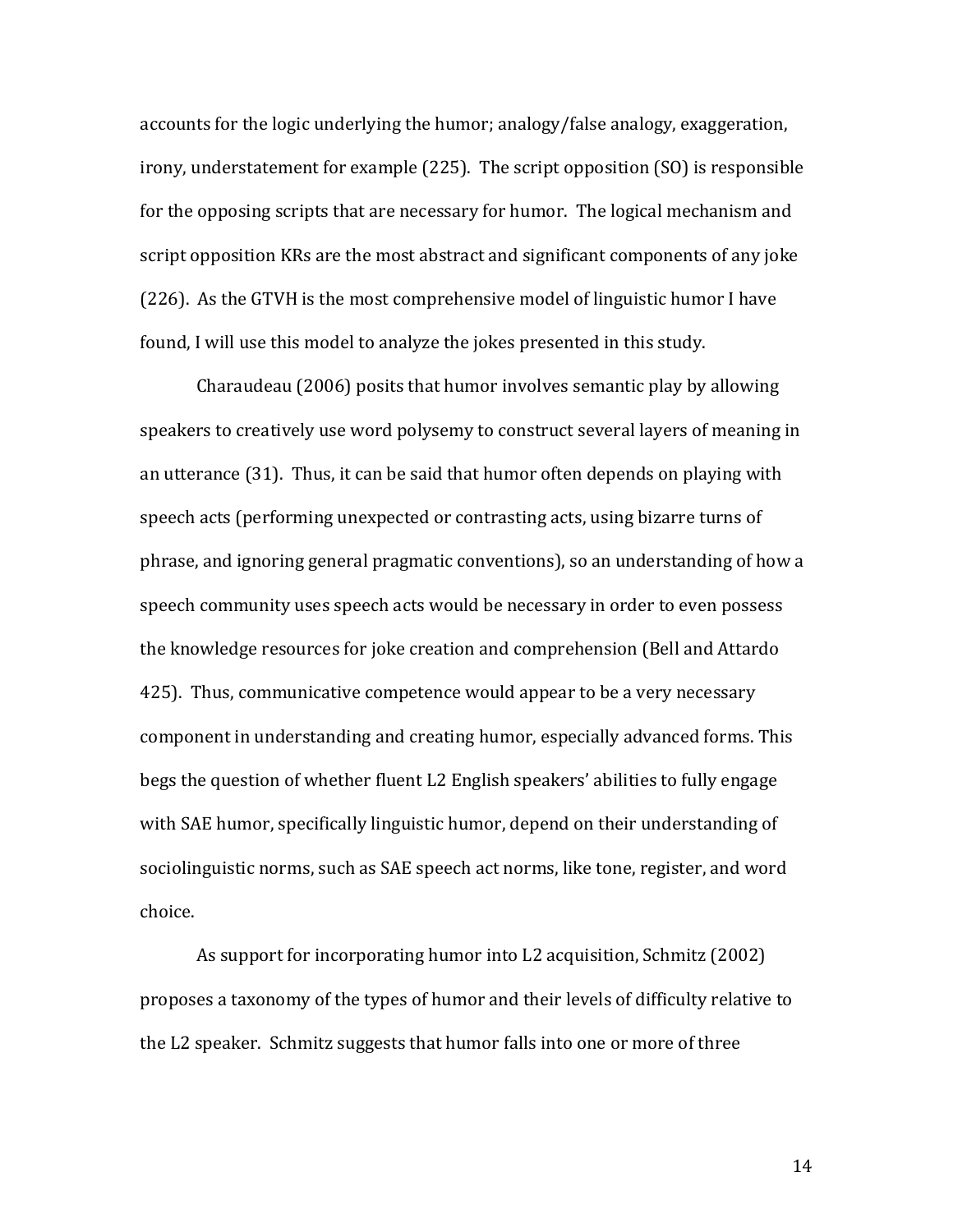categories: "universal" or reality-based humor, cultural-based humor, and linguistic humor. 

Schmitz describes reality-based humor as irony, stupidity, and involving "real world" situations and human behavior. A textual example of a reality-based joke would be:

# *Are you fishing? No, just drowning worms.* (Schmitz 2002: 97)

The humor lies in the sarcastic response to the obvious question "are you fishing" (97). Schmitz reasons that because this type of humor focuses on behavior, it should not pose linguistic problems for L2 speakers to understand the joke, given that they already have an advanced enough grammatical competence. For this reason, he argues that reality-based humor is the easiest form of humor for L2 speakers and is universal (97). However, as not all cultural contexts may share the same perception of what situations and behaviors coincide and contradict one another, I will refrain from referring to reality-based humor as universal humor.

Cultural-based humor is defined as necessitating an understanding of the cultural practices of a community (Schmitz 2002: 103). An example of this type of humor is demonstrated in the following joke:

Why does California have the most lawyers and New Jersey the most toxic *waste dumps?*

*New Jersey had first choice.*

(Rafferty 1988: 54)

This joke entails an understanding of lawyers' reputations in the United States, and so, is culturally based. Schmitz states that this is an intermediate level of humor, as it requires additional information about a community of practice, but still would not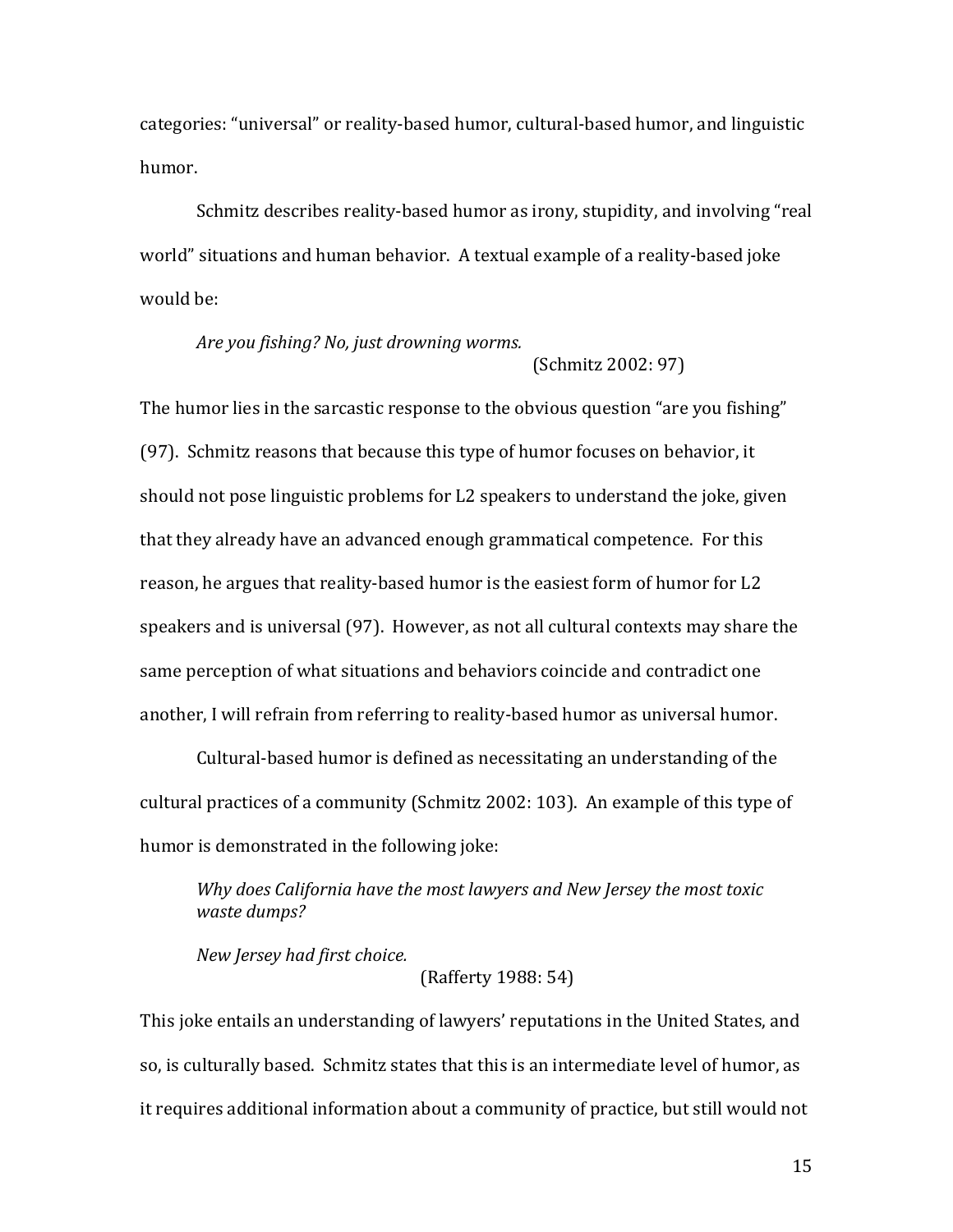pose significant comprehension problems for L2 speakers familiar with the context of the joke (99).

While Schmitz offers no explicit definition of linguistic humor, he describes it as word-based humor, or language play. An example of a word-based joke is:

*Wife: Do you love me still? Husband: I might if you'd stay still long enough.* (Lendvai 1996: 91)

The humor in this joke lies in the ambiguous meaning of the word "still." Schmitz considers linguistic humor to be the most advanced form of humor in that it requires a very deep understanding of lexicon in order to recognize the "word sensitivity" underlying double meanings and other forms of language play (100). I will use this taxonomy to categorize the jokes being examined in this study.

### **V. Methodology**

This study used 14 Duke students from three speech communities; five L1 Mandarin Chinese speakers from mainland China, four L1 French speakers from France, and five L1 Standard American English (SAE) speakers from the United States as a control group. All American participants have lived in the United States since birth and speak predominantly English at home. All Chinese participants have lived in China for most of their lives (two attended high school in Singapore for four years), speak Mandarin as the predominant language at home, have known English since childhood, and have been in the United States for one to five years. All French participants have lived in France for their entire lives, speak French as the main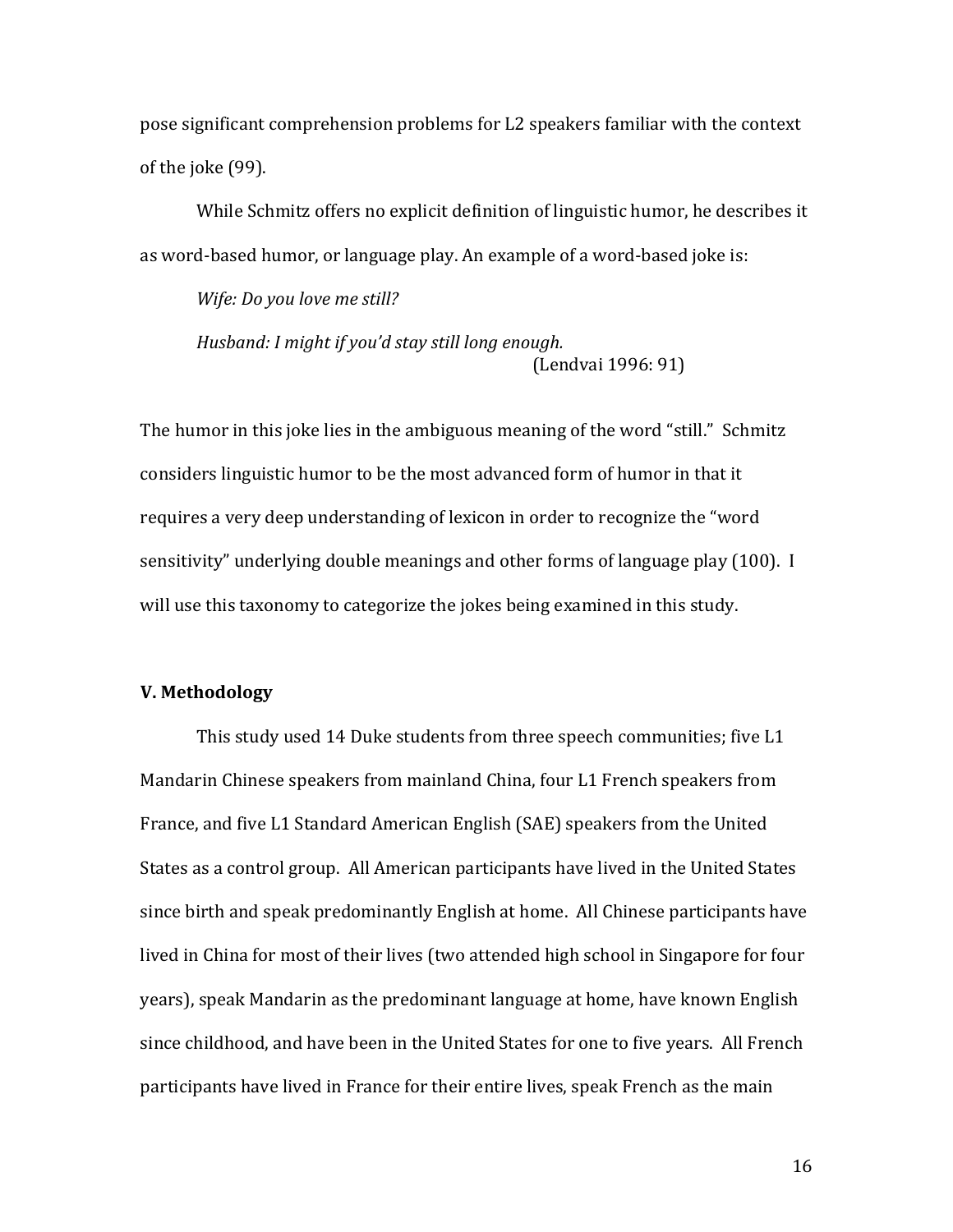language at home, have known English for at least 10 years, and have been in the United States for one to two years. As the participants' TOEFL scores were not available, language level was assessed according to how long the participants had been actively speaking English and how often the participants speak English. Only participants who said they enjoyed comedy were included in the study. IRB approval and funding was obtained to compensate participants, and every participant signed a consent form.

The participants were shown six short comedy sketches of varying comedic styles, and prompted to indicate every time they thought a joke was present, regardless of whether they personally found it funny. The iPhone stopwatch application was used to track when a joke was indicated. The stopwatch was started and stopped at the beginning and end of each comedy clip, and participants were instructed to press the "lap" button each time they perceived a joke. After each video, the participants were then briefly interviewed on the jokes they indicated, why they believed them to be jokes, and if they personally found them funny. The interviews were recorded, and participants' responses were then categorized into types of humor based on the previously discussed taxonomy proposed by Schmitz (2002). Initially, I was going to video-record the participants watching the comedy skits so as to monitor physical cues, such as laughter. However, as laughter does not always mark humor, and humor does not always evoke laughter (Bell and Attardo 2010: 426), I did not think it necessary to record information on body cues.

The six sketches shown were: "Adrenaline" from *Broad City* https://www.youtube.com/watch?v=pzkCzwJEpOY&t=27s, "The Day Beyoncé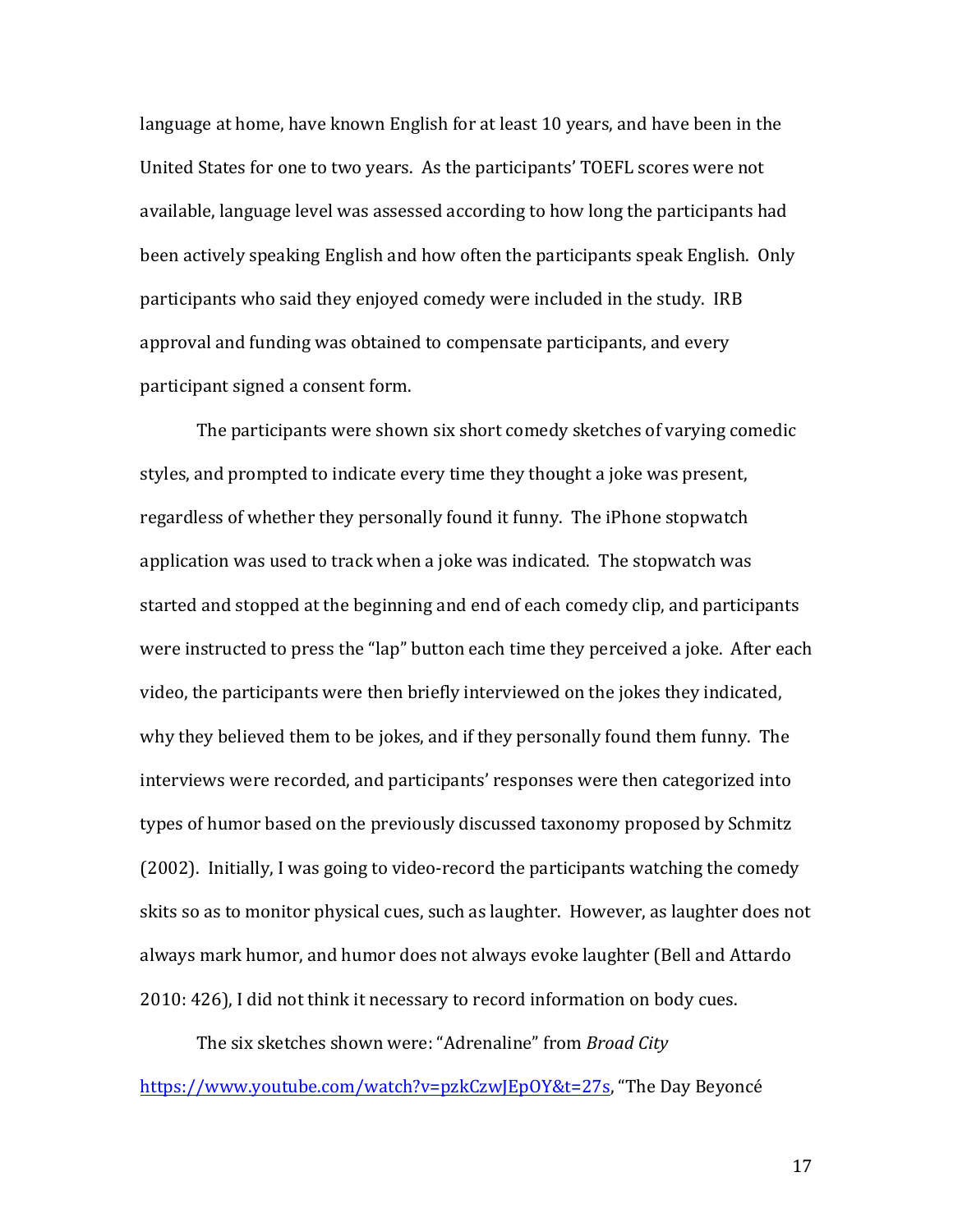Turned Black" from Saturday Night Live

https://www.youtube.com/watch?v=ociMBfkDG1w, "Pop Copy"

http://www.cc.com/video-clips/eb32ns/chappelle-s-show-popcopy---uncensored, 

and "A Moment in the Life of Lil' John" from *Chappelle's Show* 

http://www.cc.com/video-clips/b0rmez/chappelle-s-show-a-moment-in-the-life-

of-lil-jon---oprah---uncensored, "Substitute Teacher"

https://www.youtube.com/watch?v=Dd7FixyoKBw, and "Gideon's Kitchen" https://www.youtube.com/watch?v=Dd7FixvoKBw from *Key and Peele.* All of these sketches exhibited varying degrees of the aforementioned categories of humor. While the discussion will focus primarily on responses to linguistic humor, responses to the other forms of humor will be included for comparison. The jokes will be analyzed and compared using Raskin and Attardo's (1991) General Theory of Verbal Humor.

### **VI. Results and Discussion**

On average, the Chinese and French participants responded to around the same total number of jokes, and the American participants responded to slightly more jokes. The L2 participants were able to indicate some linguistic humor, but mostly tone-based jokes. The only lexically based jokes that all L2 participants could recognize were extremely exaggerated forms of wordplay, such as mispronunciation of names in the *Substitute Teacher* skit. The subtler linguistic jokes, such as those in *Broad City* and *Pop Copy*, were indicated primarily by the L1 English speakers. This suggests that advanced humor comprehension would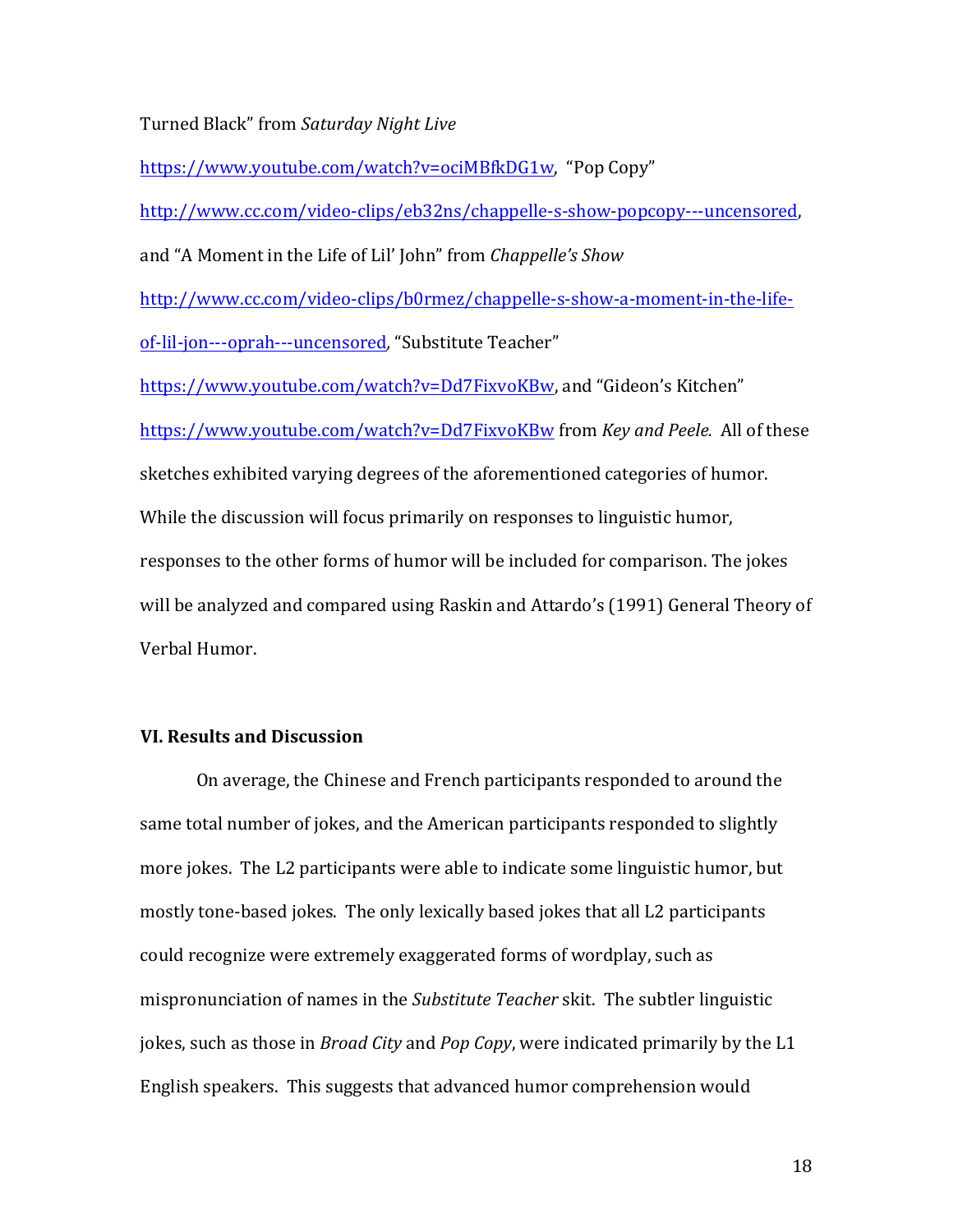require enough immersion in a speech community to develop a communicative competence necessary to understand when the rules have been violated.

However, it cannot confidently be assumed that a participant's failure to indicate a joke meant that they did not understand the mechanisms underlying the humor because it is possible that the participants may have recognized sociolinguistic abnormalities, but did not believe them to be jokes. Additionally, despite some of the interesting differences between the L2 and L1 groups, the number of participants in each of these groups was too small to identify any significant trends; and regardless of the sample size, it would be impossible to make generalizations, as there is always variation in speech communities. Below is a breakdown of the type of humor that made up the participants' responses for each skit.

| Sketch                   | Avg. # of lap button<br>presses | Reality-Based<br>Humor | Cultural-Based<br>Humor | Linguistic<br>Humor |
|--------------------------|---------------------------------|------------------------|-------------------------|---------------------|
| <b>Broad City</b>        | 5.71                            | 73%                    | 0%                      | 27%                 |
| Substitute<br>Teacher    | 4.86                            | 50%                    | 14%                     | 35%                 |
| Pop Copy                 | 4.43                            | 50%                    | 7%                      | 42%                 |
| Gideon's<br>Kitchen      | 5.0                             | 100%                   | $0\%$                   | $0\%$               |
| The Life of<br>Lil' John | 4.07                            | 54%                    | $0\%$                   | 46%                 |
| <b>SNL</b>               | 4.86                            | 53%                    | 47%                     | $0\%$               |

*Fig.* 1: Responses to jokes of different types of humor in each sketch.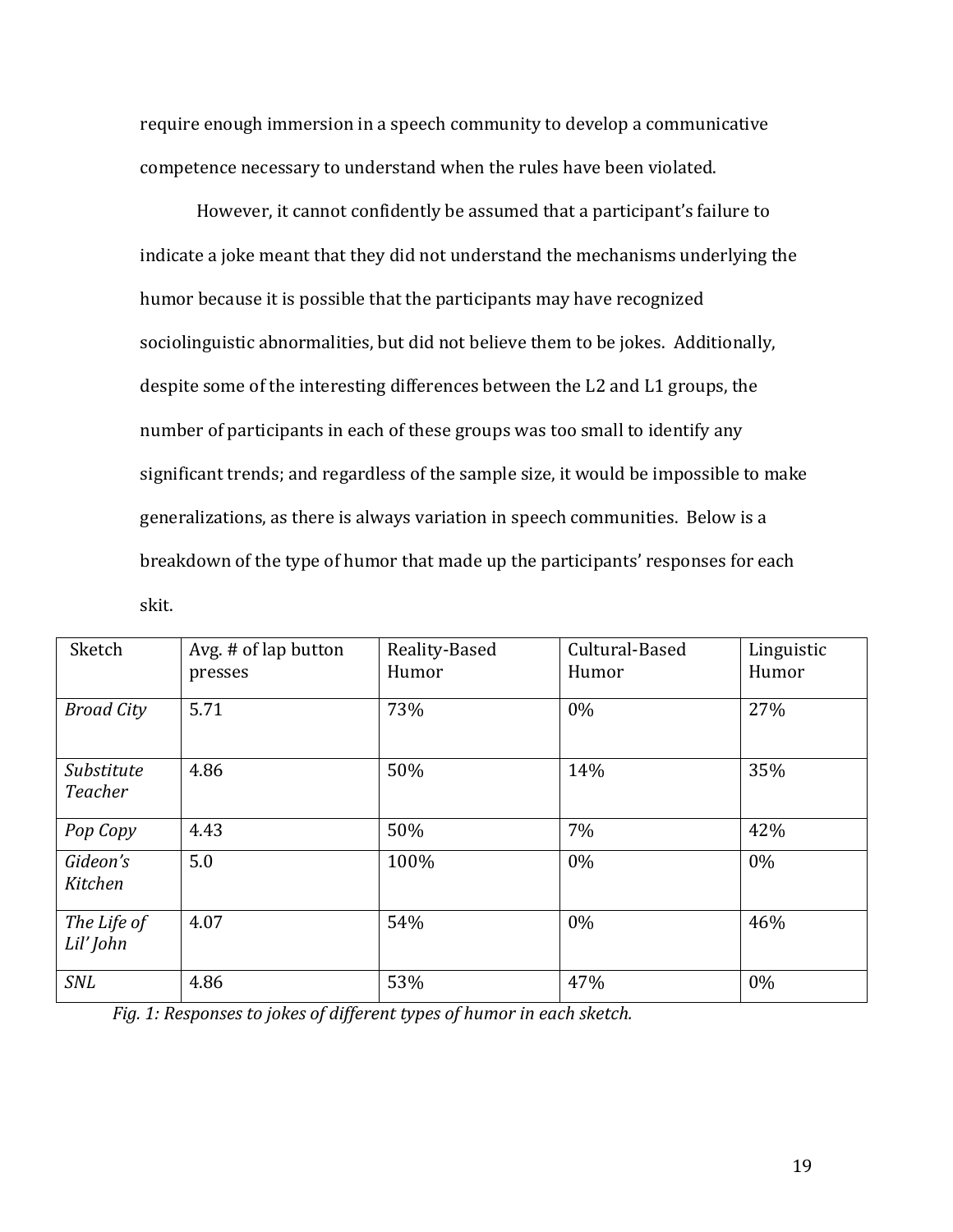| Type of Linguistic | Broad City | Substitute Teacher | Pop Copy | Life of Lil John |
|--------------------|------------|--------------------|----------|------------------|
| Humor              |            |                    |          |                  |
| Word-Based         | 67%        | 60%                | 83%      | 80%              |
| Tone-Based         | 33%        | 40%                | 17%      | 20%              |
| Register-Based     | $0\%$      | $0\%$              | 0%       | 0%               |

Fig. 2: Responses to types of linguistic humor presented in sketches.

# Responses of Each L1 Group to Types of Humor



Fig. 3: The L1 American English speakers responded significantly more to linguistic *humor* than did the other groups.

# Of Participants From Each Group Who Responded To Linguistic Humor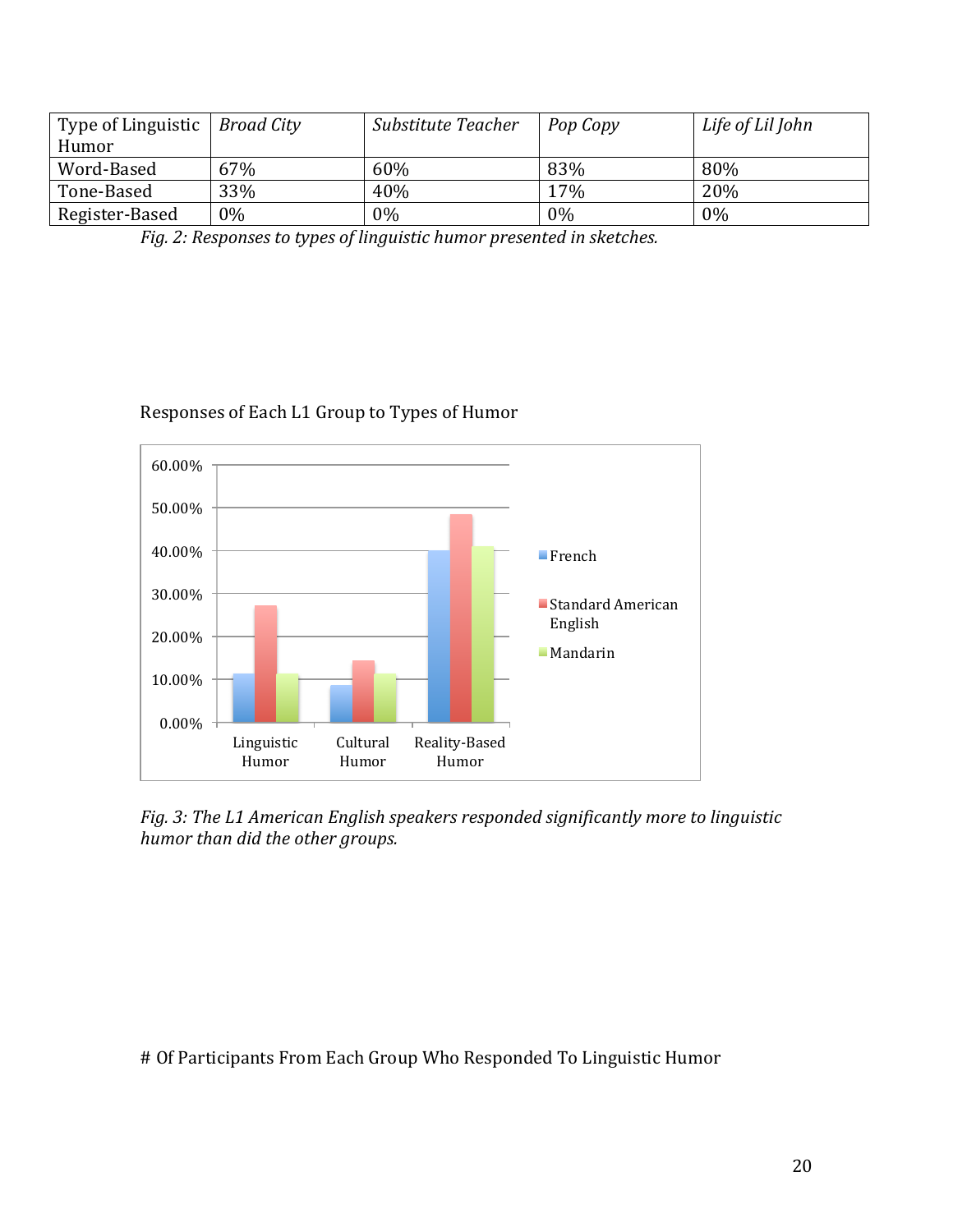

*Fig.* 4: Out of the four sketches that elicited responses about linguistic humor, Broad City and Pop Copy had the most responses from the L1 American English speakers.

As neither the *Saturday Night Live* sketch nor the second *Key and Peele* sketch "*Gideon's Kitchen,*" contained responses of linguistic jokes, the participants' responses from these sketches will not be discussed. In the *Broad City* sketch, every participant responded to the universal humor, but only 35% responded to the linguistic humor. Two Americans and one Chinese participant indicated wordbased jokes, and one American and one Chinese participant indicated tone-based jokes. In the scene from *Broad City*, most of the humor lies in the interaction that arises between two friends Abbi and Ilana, who are out to dinner at a high-end restaurant when Ilana gets a severe allergic reaction to the shellfish she ordered. The first joke that most participants indicated was at the very beginning of the scene with Ilana talking to her friend Abbi in slurred speech:

Ilana (speaking in slurred speech):  $Oh...$ yeah this is pretty bad. But honestly, I know my limit; I'm just pacing myself for that lava cake.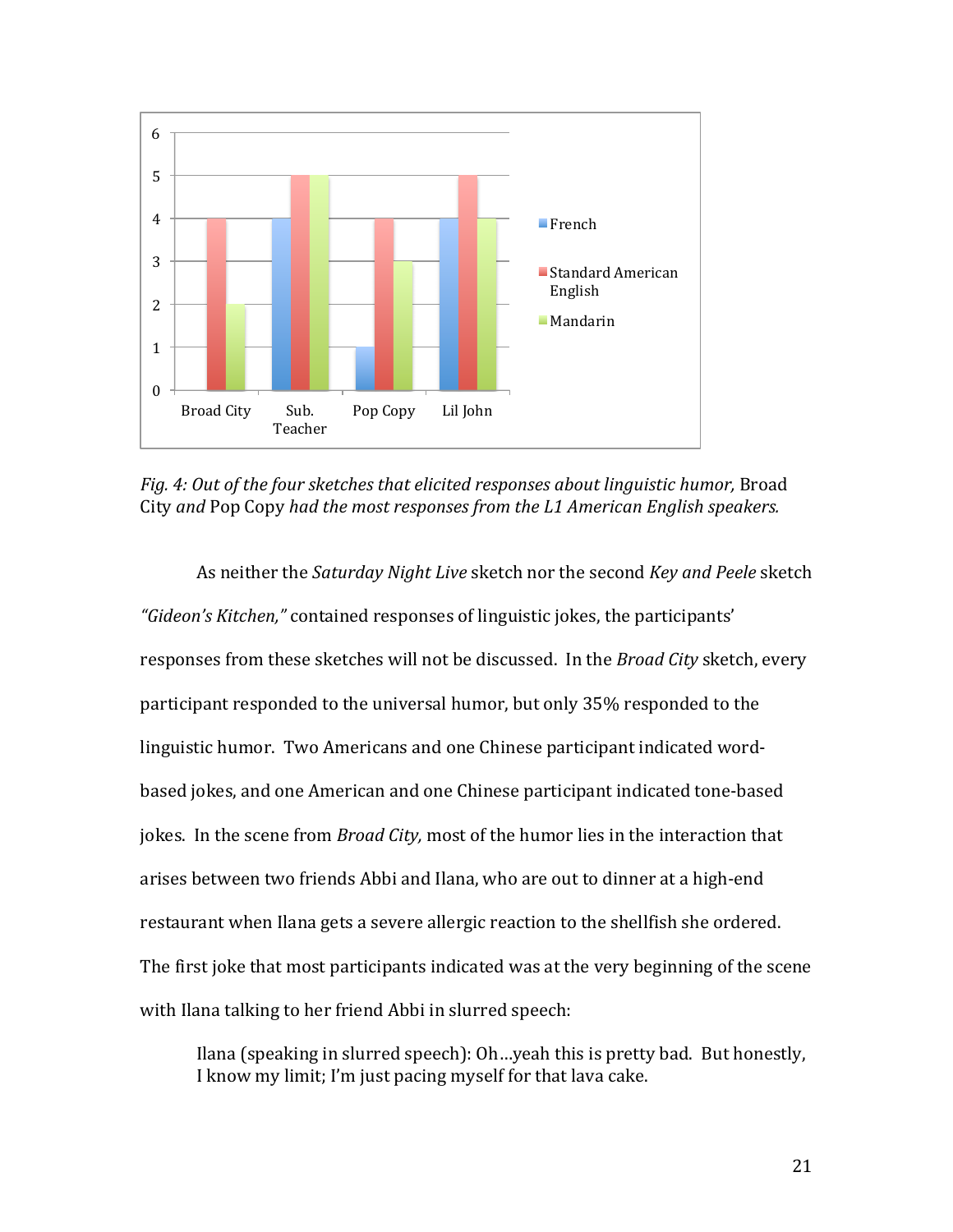Abbi: Ok you have absolutely reached your limit. Your face looks like the underbelly of a tugboat right now.

In this dialogue between Abbi and Ilana, which is the narrative strategy  $(NS)$  of the joke, the script opposition  $(SO)$  is normal vs. abnormal. Ilana is stating that her condition is fine, despite that she is already slurring her speech. To which Abbi responds with the analogy that Ilana's face looks like the "underbelly of a tugboat." Thus Ilana is the target  $(TA)$  of the joke and the logical mechanism  $(LM)$  underlying this joke is analogy, or Abbi's comparison of Ilana's face to the bottom of a boat. On the language level (LA), the joke lies in Abbi's word choice of "underbelly" and "tugboat." Abbi could have said "your face looks like the bottom of a boat," which would have elicited humor from the semantics of the phrase alone. The words "underbelly" and "tugboat" add an additional layer of humor to the joke because they are strange words to use casually; "underbelly" being a word that is not typically used in reference to boats, and "tugboat" being overly specific.

The linguistic humor in this joke was very subtle in that it required an advanced competence of SAE sociolinguistic norms in order to recognize the abnormality that rendered it humorous. Only one American and one Chinese participant commented on Abbi's word play. Both indicated that her comment was supposed to be funny because she used strange words, but neither elaborated on why they thought her words were strange. The other six participants who indicated that this comment was funny (two Americans, two Chinese and two French participants) did so because of the content itself, or the content's referential meaning, rather than how the content was expressed.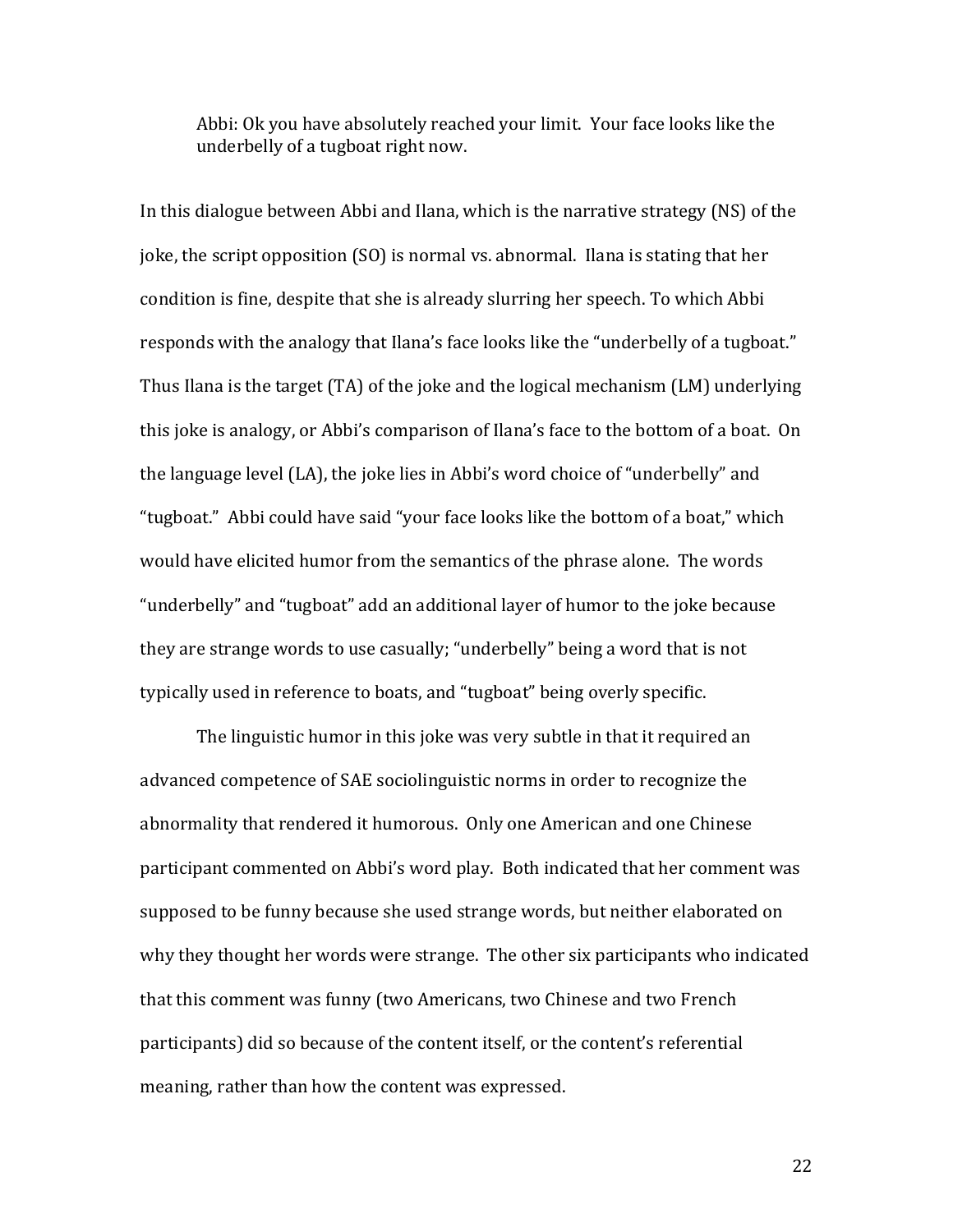As the poetic function is the predominant speech act function that renders these words abnormal and humorous, a speaker unfamiliar with how the poetic function could manifest in SAE speech acts, may not recognize the stylistic effect of the act. This could suggest that the L2 participants who did not indicate this joke may not have had the knowledge of SAE speech community rules to recognize the speech act's poetic function underlying the humor. However, as speech act meanings are always negotiated, it is also possible that the other Americans did not interpret the poetic function either, or that they recognized it, but did not think it was supposed to be a joke. Nevertheless, this could also be the case with the L2 speakers, and because neither the American nor the Chinese participant elaborated on why Ilana's word choice was strange, it is unclear if they fully understood the underlying sociolinguistic norms.

Additionally, all of the participants immediately noticed Ilana's abnormal speech, and found it humorous. However, most of the French and Chinese participants thought Ilana was speaking in a particular accent or could not understand her, so they may have missed the humorous incongruity between what she was saying and how she was speaking. Whereas, all of the American participants knew that Ilana's speech was not a certain accent. Two of the American participants initially thought Ilana was speaking with a natural speech impediment, but later caught on that she was having an allergic reaction, and eventually realized the joke on Ilana's casualness and the severity of her reaction.

Two American participants indicated similar linguistic humor just after the previously mentioned exchange when Ilana tries to convince Abbi that she is fine: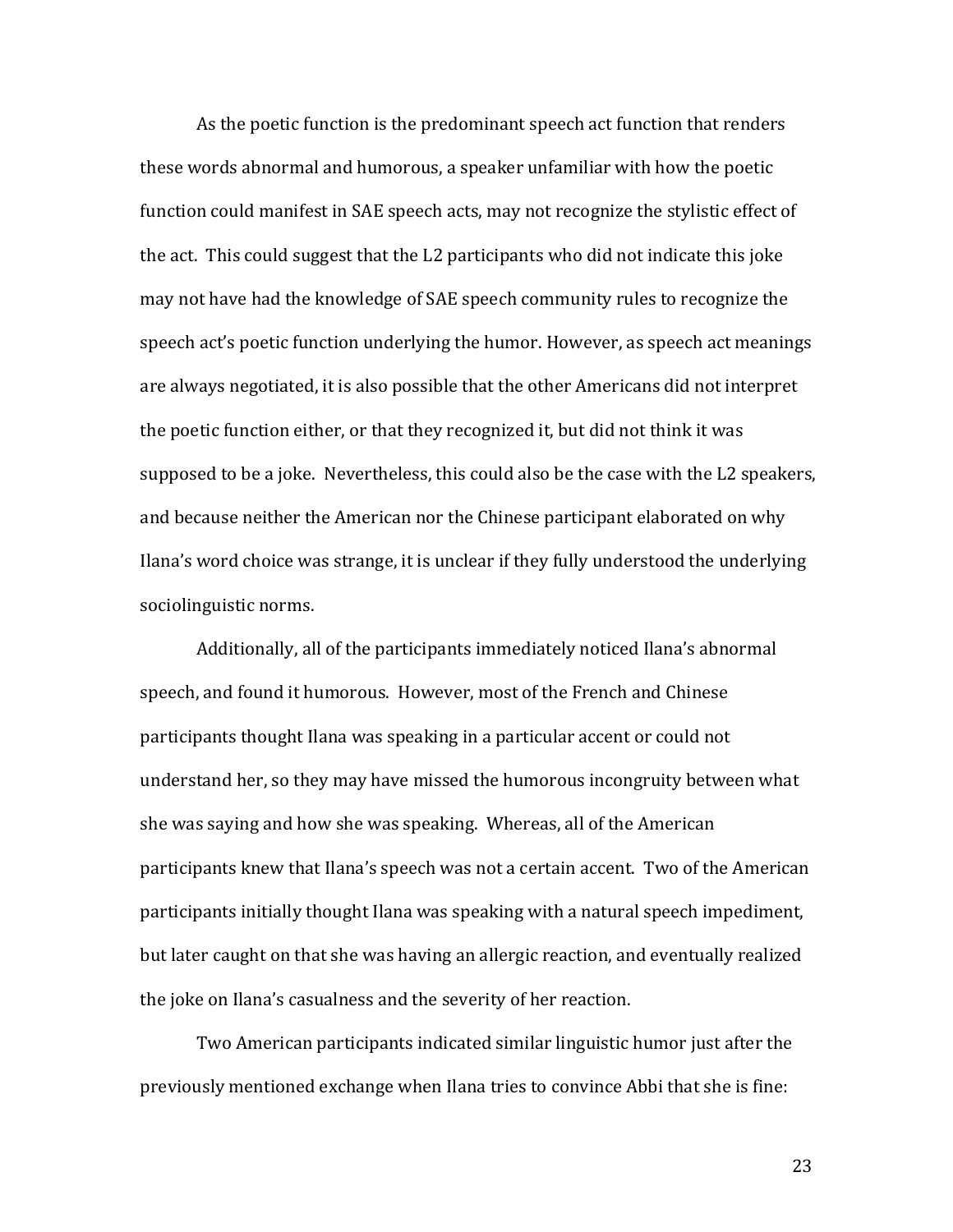Ilana (in slurred speech): Listen, we are here celebrating your birthday, ok? Abbi: Yeah and for my birthday I would love for you to stay alive. Ilana: Abbi I am a veteran of this game; I've got three to three and a half servings of shellfish left in me. I feel it.

Similarly to the first joke, the SO is normal vs. abnormal and the NS is the dialogue between Abbi and Ilana. Once again, the LA knowledge resource plays a significant role evoking the humor in this joke. Part of the joke in this exchange is how Ilana claims that she can continue eating shellfish. Specifically, Ilana's word choice, "I've got three to three and a half servings... left in me" is abnormal because it implies that Ilana needs a certain amount of strength to attain her goal, despite that she is only referring to eating. The participants who commented on this section said that Ilana's use of the idiomatic phrase "left in me" implies that she is fighting a strenuous battle to obtain her goal.

In this joke as well, communicative competence was necessary to recognize both the idiomatic phrase and that it was used out of place. Overall, although it was a small number of participants who indicated word-based humor, these responses were predominantly from Americans. However, it cannot explicitly be concluded that participants who did not indicate certain jokes did not understand the underlying humor because it is possible that these participants either did not intend an utterance to be funny or neglected to press the lap button.

In the *Key and Peele "Substitute Teacher"* sketch, linguistic humor did not constitute most of the jokes indicated, but it was the only category of humor that 100% of participants reported. It was also the most obvious and exaggerated of the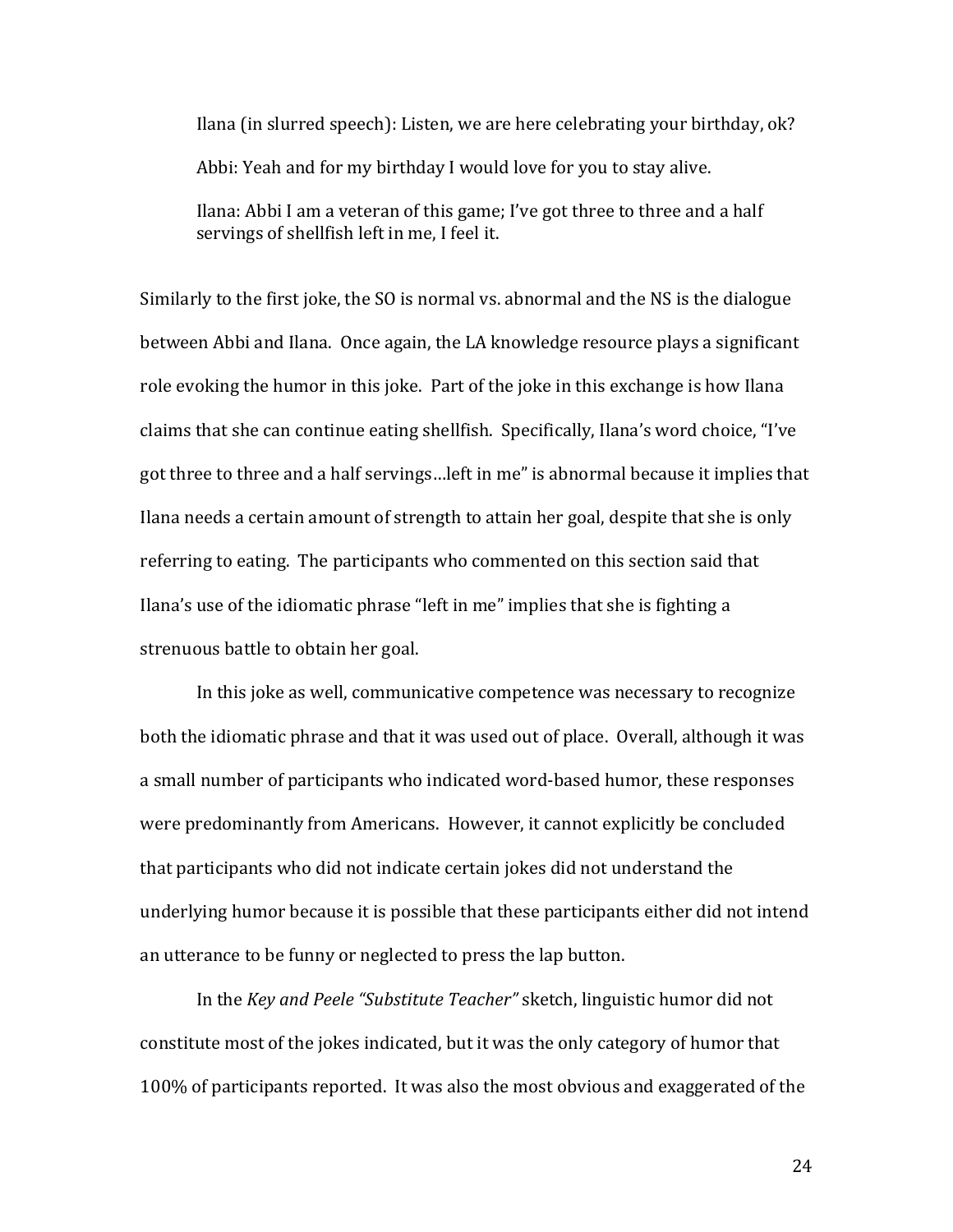linguistic jokes indicated in this study. Within the linguistic humor, 100% of participants responded to the word-play jokes, and 50% responded to the tonebased jokes. Those that responded to the tone-based jokes were two of the French participants, two of the Chinese participants, and three of the American participants. The skit features a substitute teacher from the "inner city" confidently calling attendance, but severely mispronouncing every student's name. Thus, the main jokes were structured as plays on common American names, as follows:

Teacher: Jay-kwellin, where's Jay-kwellin at? No Jay-kwellin here?

Student: Uh do you mean Jacqueline?

Teacher: Ok, so that's how it's gonna be. Buh-lockay? Where is Buh-lockay at? No Buh-lockay here today? Yes, sir.

Student: My name's Blake.

Teacher: Are you out of your goddamn mind? Blaaake (in a mocking tone), what? Dee-nice! Is there a Dee-nice? If one of y'all says some silly ass name, this whole class is gon' feel my wrath. Now Dee-nice!

Student: Do you mean Denise?

Teacher: Son of a bitch!!!

Every participant understood the script opposition of correct versus incorrect, with the crux of the joke being the substitute teacher's belief that he is correctly pronouncing the students' names. The NS of the joke is the call and response between the class and the teacher. The LM is false logic; the teacher very logically pronounces most of the names as they are spelled, which is a commonly used strategy for trying to pronounce unknown words or names; only in this situation, his mispronunciations are inappropriate and thus humorous because of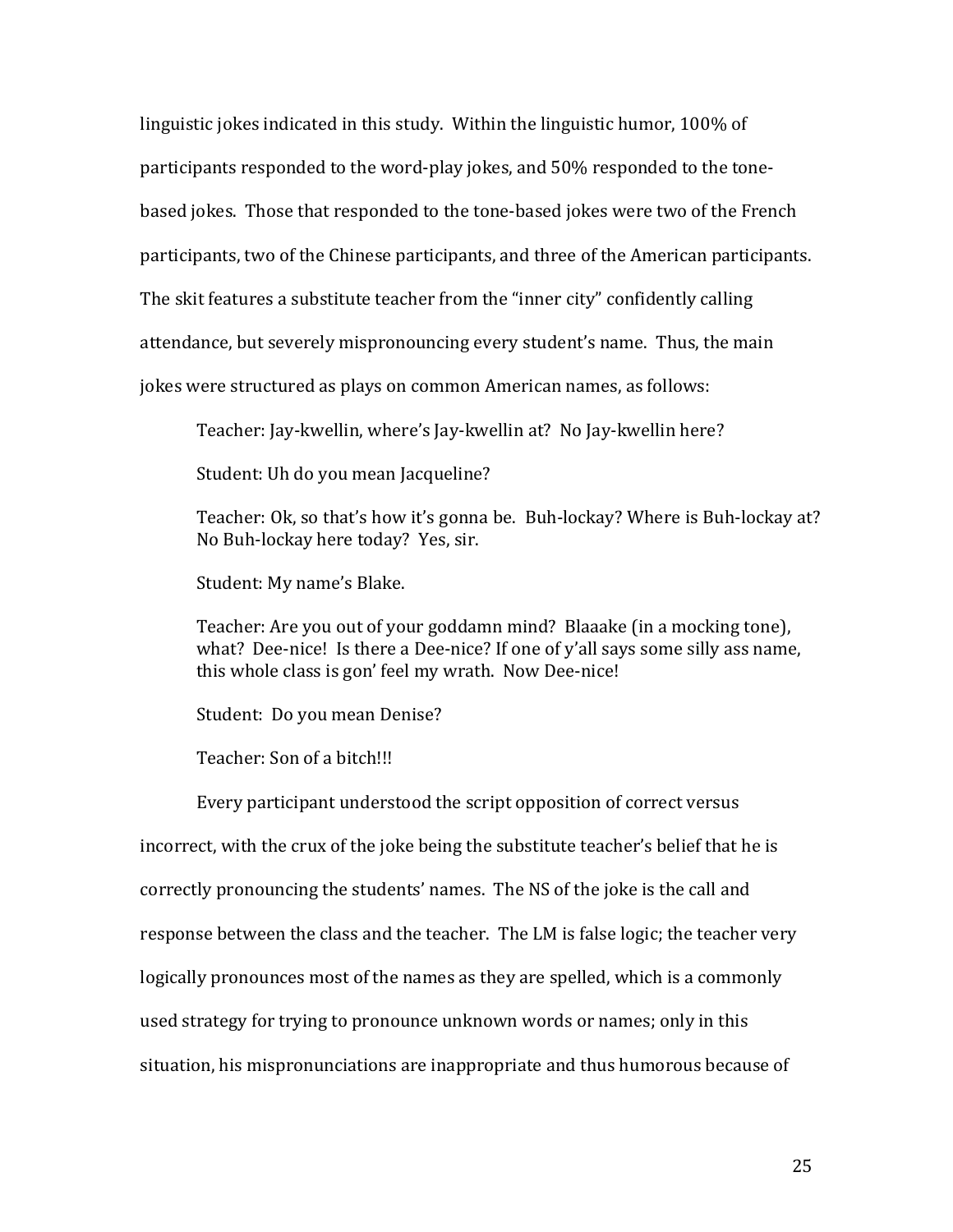the prevalence and common knowledge of the names. The LA knowledge resource is thus the pronunciation of the names. There is no target of this joke.

Despite that it requires some knowledge of a community of practice to recognize what is considered a typical name in that community, the L2 participants easily recognized that the joke was a play on name pronunciation. The participants could have already been familiar with the names Jacqueline, Blake, and Denise, or could have noticed the sharp contrast between the teacher's pronunciation and the student's pronunciation, indicating that the name was supposed to be the joke, even if they had never heard that name before. However, many of the L2 participants initially thought the mispronunciation of the name "Jacqueline" was just a strange word, rather than a name, until the student corrected the teacher with the actual name. All of the American participants knew that the teacher was saying a name, but no one indicated that they knew he was trying to pronounce "Jacqueline." This demonstrates that the L2 participants were able to understand English wordplay, even in utterances they had never previously heard. However, the wordplay was very exaggerated and obvious so it is unknown if the L2 participants could understand the same type of wordplay in a subtler context, such as a conversation.

Additionally, two Chinese participants, two American participants, and one French participant indicated that when the teacher mimicked Blake's name, the tone of the teacher's voice sounded mocking and condescending. Although not many participants in general indicated this as a joke, this shows that the L2 participants who did were able to distinguish between and classify different tones in American English.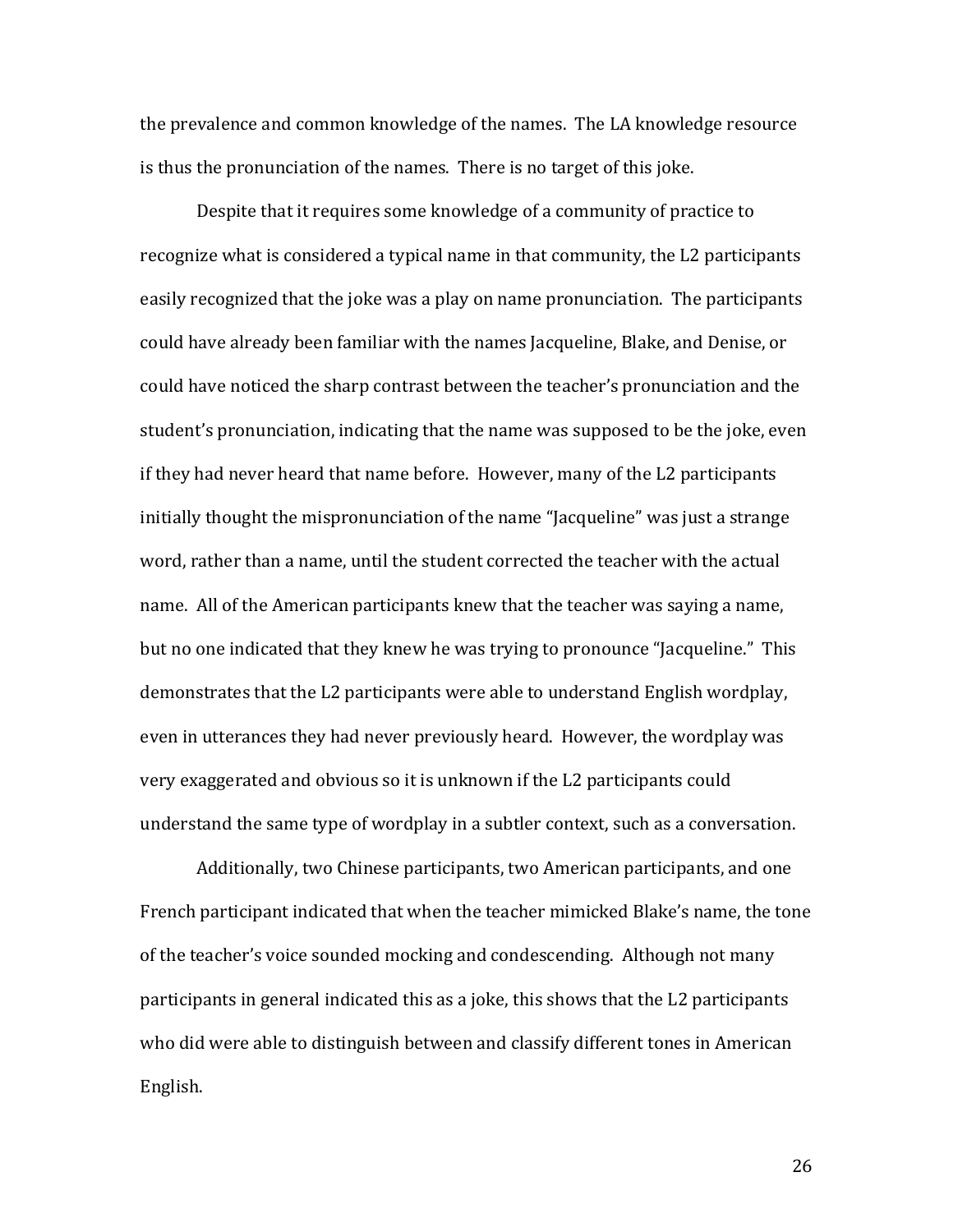Slightly over half of the participants indicated linguistic humor in Dave

Chappelle's *Pop Copy* skit. Most of the jokes indicated were based on the incongruity

between the employees' expected and actual behavior, and thus were reality-based.

The skit is portrayed as a reenactment of an employee training video, except the

employees are explicitly instructed to give poor customer service.

Narrator: This is the official 2002, Pop Copy employee training film with your host Ralph Henderson.

Supervisor: Hello! I'm Ralph Henderson, and if you're watching this video that means you've just been hired to work here at Popular Copy. Me and my friends are gonna show you the basics of what it's like to work here. You guys ready?

Employees (in jaded tone): Yeahhh!

Supervisor: Great!

Narrator: Getting to work.

Supervisor: First of all, never show up on time. And if a supervisor happens to ask you where you were, your response should sound something like this. Manuel why were you late?

Manuel: Man I got here when I could. Shit, you're not my fuckin' mom!

Supervisor: Perfect!

Narrator: Servicing the line.

Supervisor: Occasionally, you may get snagged by one of these customer people. Just remember: your job is to frustrate them and make them feel unwanted! If you can, wrap up a story that'll make them feel uncomfortable. For instance:

All participants indicated at least three jokes, and so understood the basic script

opposition of the correct versus incorrect behaviors at work. The NS is in the form

of an instruction module. The target of this joke was the customer service at office

supply stores, and the LM is false logic, as the skit intentionally uses incorrect logic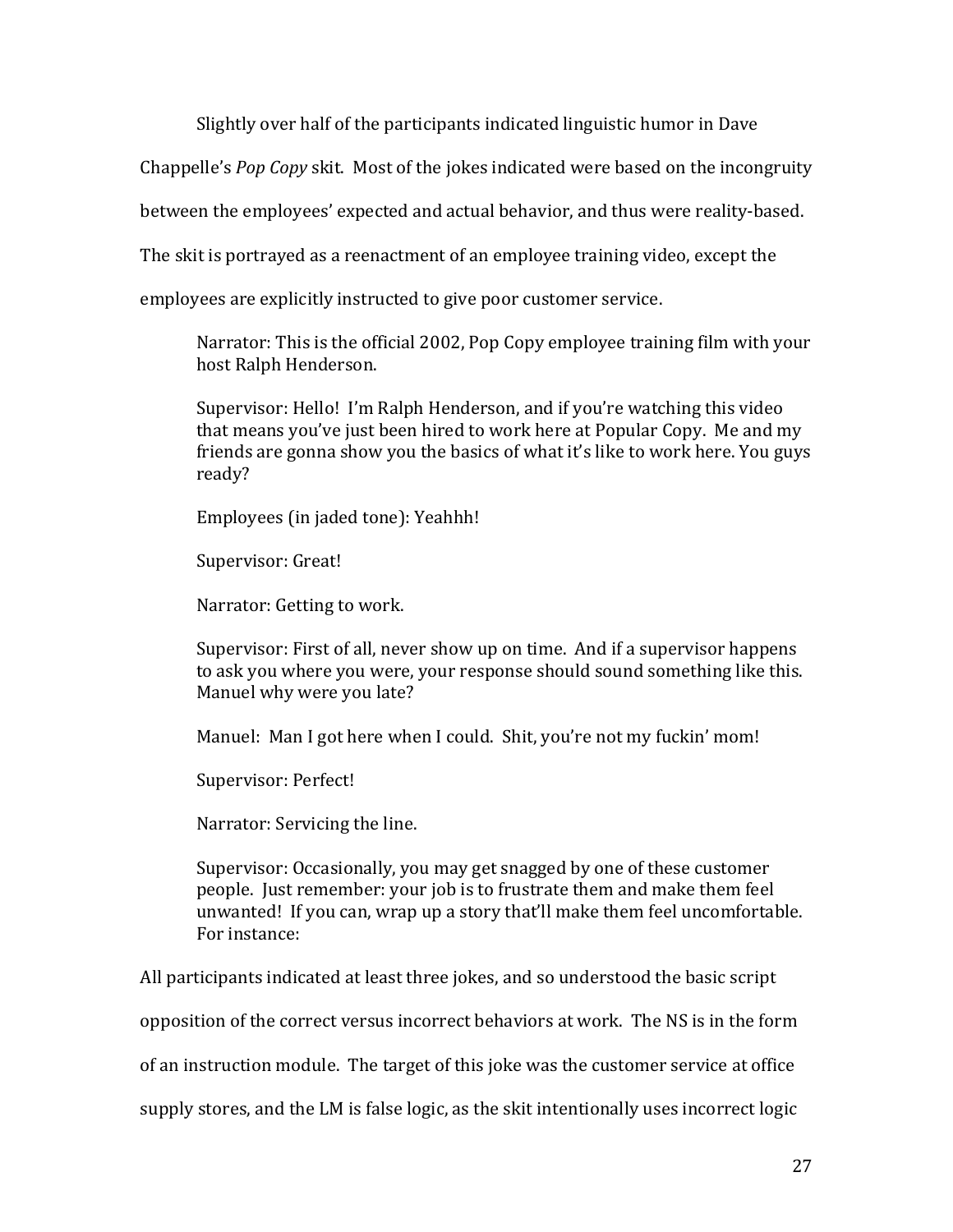to allude to poor customer service often found at these types of stores. The LA component underlying this skit is significant in that the way the characters speak both allows the skit to simultaneously seem like an authentic training video and a parody. 

Every American participant commented on some form of linguistic humor, specifically on the manner in which utterances were expressed. Two American participants, who had previously seen Chappelle's comedy, indicated that Chappelle uses a "white guy" voice to portray his character as the manager. These were the only participants to comment on the style of his speech, likely because they were already familiar with how Chappelle normally talks. Another American participant indicated that the white employee spoke as though he was not white, but the participant did not elaborate on this.

In the segment called "Getting to Work," one American participant indicated that the narrator's voice saying, "getting to work," sounded like the voice one would typically hear in an infomercial. In the following segment, another American participant commented on Chappelle's remark, "you may get snagged by one of these customer people." This participant indicated that his word choice was supposed to be funny because Chappelle refers to the customers as if they are irrelevant and nuisances by calling them "customer *people*," and says that the employees might get "snagged," as if they should be in the middle of doing something more relevant than servicing a customer.

In both this comment, as well as those regarding how the narrator spoke, the participants had to draw from knowledge of sociolinguistic norms that speakers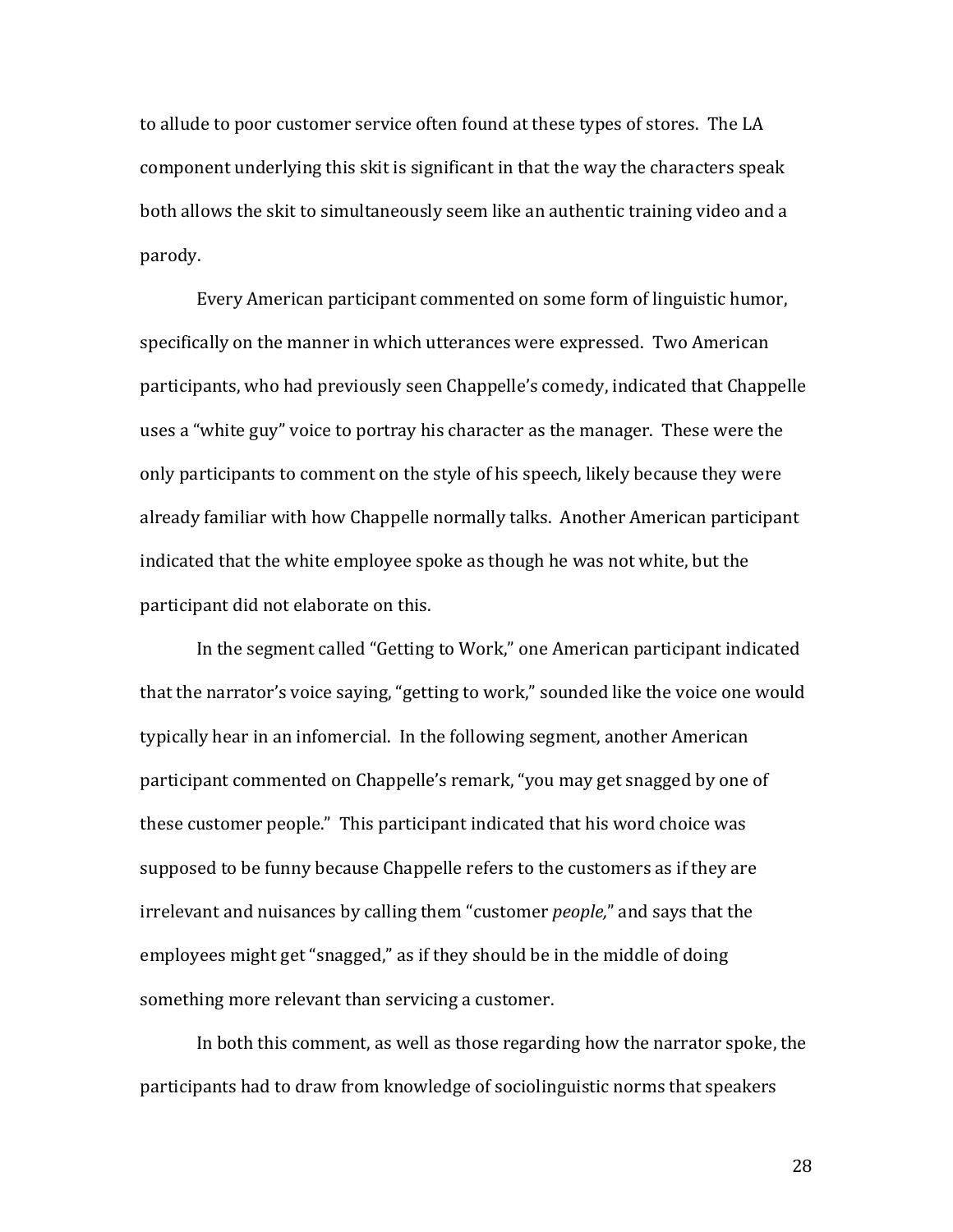outside of a SAE speech community may not have. In order to identify Chappelle's speech as "white," the American participants would have had to draw from preconceived notions of how white Americans typically speak in relation to black Americans, and map these beliefs onto Chappelle's way of speaking. Similarly, to associate the voice of the narrator with the voices used in actual infomercials, the participant needed to have previously formed a connection between a certain role or performance (infomercial narrator) and a certain way of speaking. Additionally, to identify Chappelle's inappropriate use of the words "people" and "snagged," knowledge of appropriate speech act registers is required. None of the L2 participants indicated these aspects as jokes, so it is possible that they did not notice any speech act incongruities because they did not have the same level of communicative competence in Standard American English speech communities.

The four L2 participants (one French and three Chinese participants) that did indicate linguistic jokes commented on the tonal, rather than lexical or dialectal aspects of the utterances. In a segment showing the employees' interactions with the customers, these participants commented that the employees' cold, insincere tone towards the customer was incongruent with the context of how one should behave at work. These participants both recognized the emotive function in SAE speech acts, and demonstrated an understanding of SAE emotive speech act norms.

In Dave Chappelle's *A Moment in the Life of Lil' John* skit, the participants indicated reality-based jokes more frequently than linguistic jokes, but 13 out of the 14 indicated some linguistic humor. The skit is a phone call between Lil John as played by Dave Chappelle and Lil John as played by Lil John. A large part of the skit's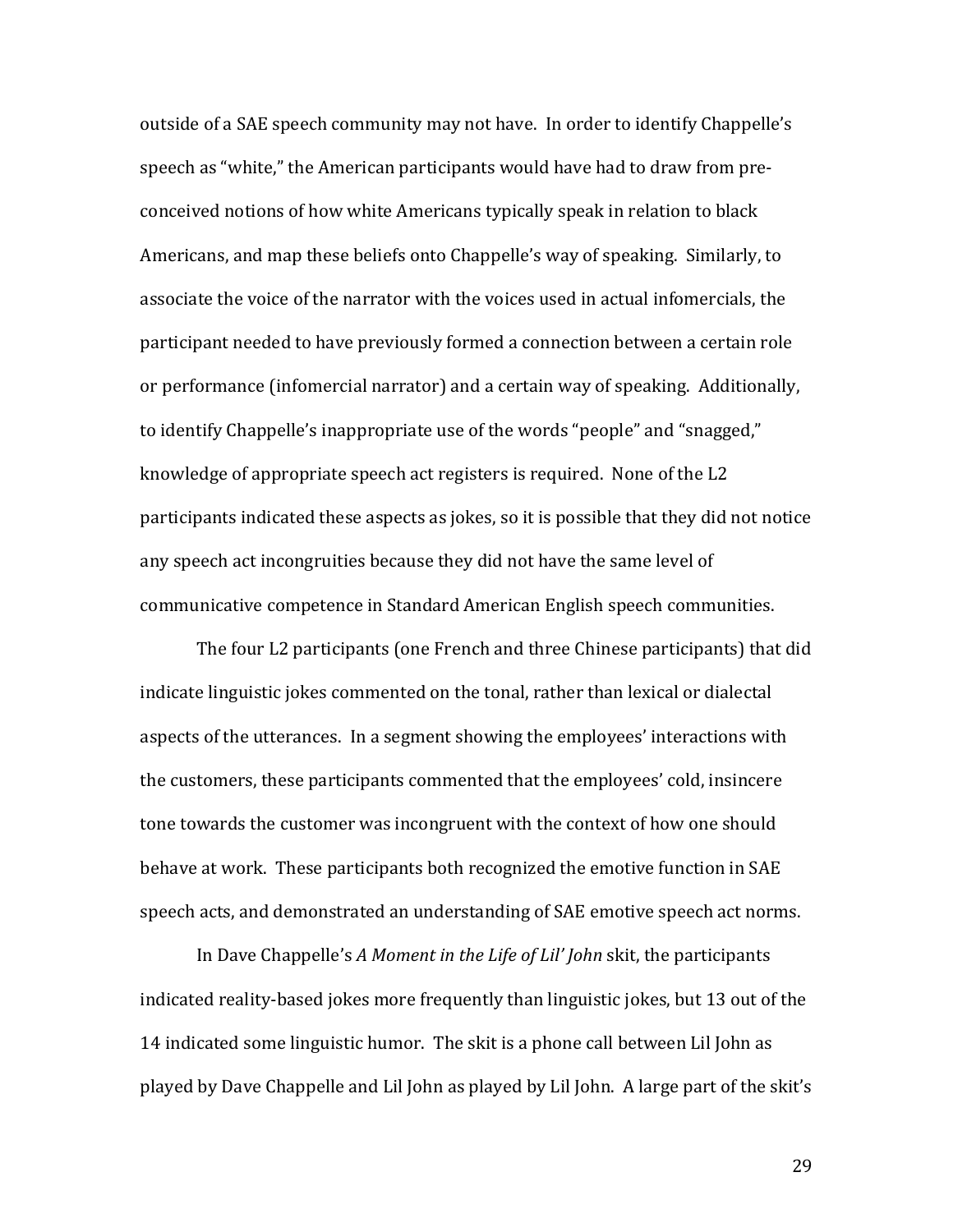humor comes from Chappelle's imitation of Lil John, but simply the way the two speak to each other is incongruent with conversational norms in many American English speech communities, and thus humorous in itself. The skit is as follows:

Lil John: Hello and good evening.

Dave Chappelle: It's me.

Lil John: WHAT?!

Dave Chappelle: It's me!

Lil John: WHAT?!

Dave Chappelle: IT'S ME! Little John.

Lil John: OKAYY!!!

Dave Chappelle: I was feeling lonely, I feel like I just need to talk to someone who will understand and, well, that someone is you John.

Lil John: OKAYY!

Dave Chappelle: Don't you like popsicles?

Lil John: WHAT!

Dave Chappelle: I said don't you like popsicles?

Lil John: WHAT?!

Dave Chappelle: I said don't you like popsicles?

Lil John: YEAHH

Dave Chappelle: WHAT

Lil John: YEAHH

Dave Chappelle: OKAYY!

Lil John: Sometimes I feel like I'm all alone in this world and I have no one to go to!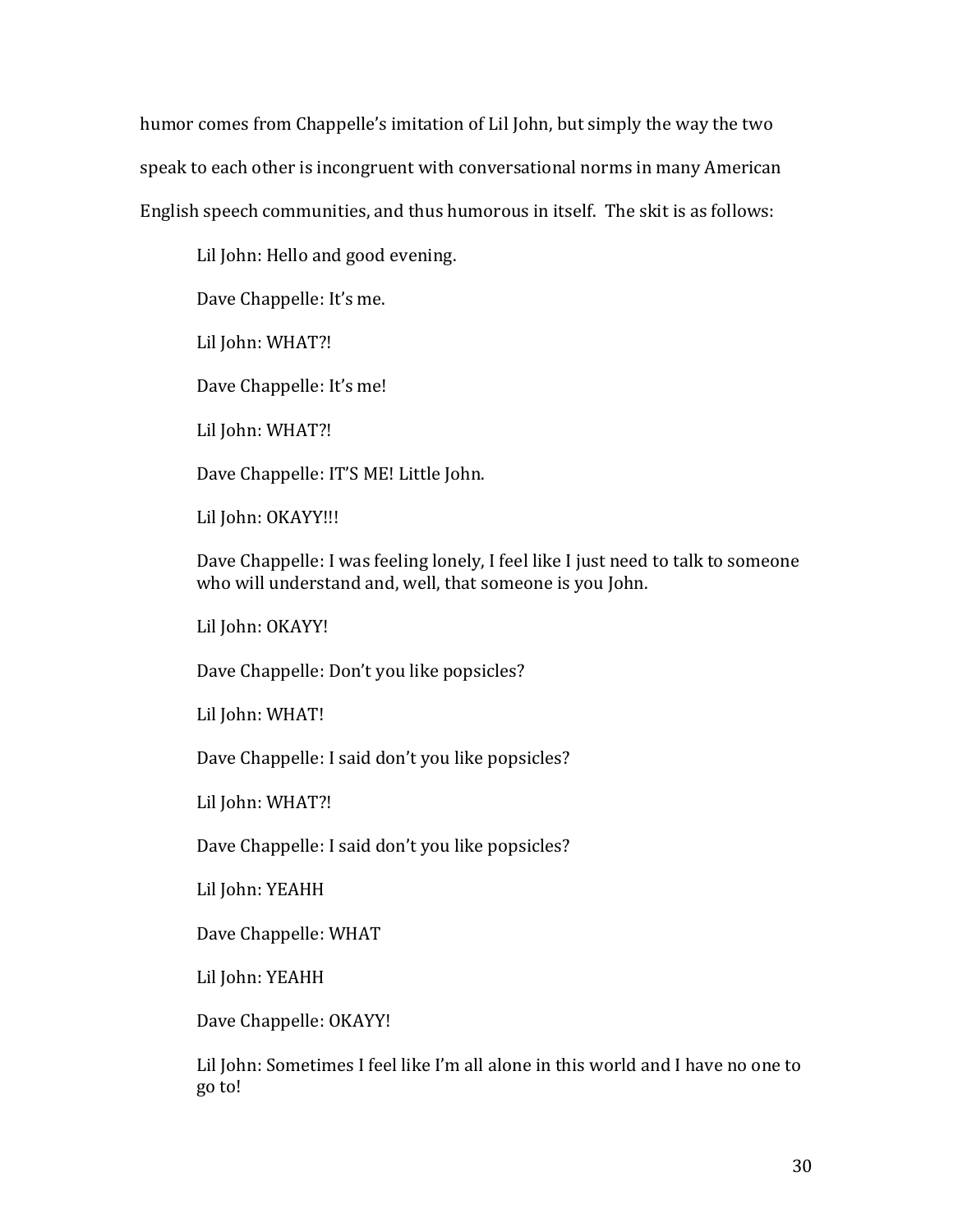Dave Chappelle: WHAT?!

Lil John: I said, sometimes I feel like I'm all alone in this world and I have no one sir!

Dave Chappelle: WHAT?! Lil John: No one!

Dave Chappelle: WHAT?!

Lil John: To go to.

Dave Chappelle: huh?

Lil John: NO ONE!!! That understands my pain!!

Dave Chappelle: YEAHHH!

Lil John: YEAHHH!!!!

While much of the humor in this skit seems very surface level from the ridiculous interjections and random conversational topics, a lot of it also derives from how the characters actually speak, such as their registers and phrasing. The script opposition was normal versus abnormal conversational utterances, and the narrative strategy was a phone call. Again, the language knowledge resource plays a significant role in this joke because Chappelle and Lil John defy conversational expectations by broaching strange topics and speaking in abnormal tones and registers. Other instances of unusual ways of conversing are demonstrated through Lil John and Chappelle's exaggerated and enthusiastic comments of "what," "yeah," and "ok," in response to somber subjects, like loneliness, and through random topic changes like talking about popsicles. The LM of the linguistic humor in this skit is garden-path, or leading the audience toward a certain expectation and later defying

it.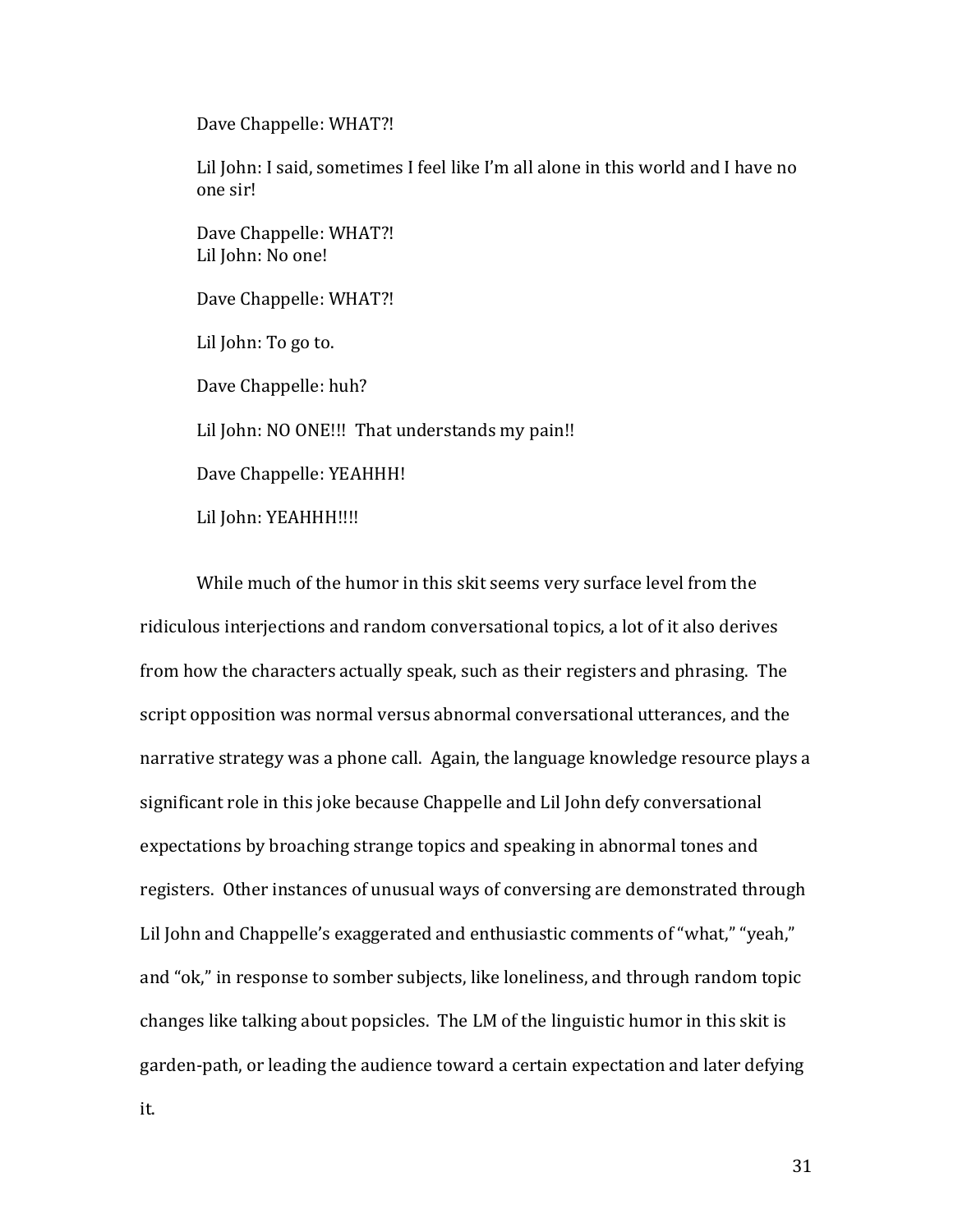All of the linguistic jokes indicated were based on the tone or register of the characters' voices. Two participants commented on the register of the characters' voices. One Chinese participant indicated that the way Chappelle says "hello and good evening" seems too formal for the context of the phone call and also for the clothes he is wearing. An American participant indicated that the actual Lil John spoke in an outdated and formal fashion. Dave Chappelle also imitated an outdated and haughty way of speaking by speaking with tall vowels and slurring his  $\frac{s}{\sin \theta}$ words like "someone." A French participant recognized the abnormality in his speech, but perceived it to be a lisp rather than a stylistic choice. The ability to recognize an outdated way of speaking also requires social competence of a speech community. The participants who did not comment on the register differences of Lil John and Chappelle either may not have recognized them, or may not have perceived them as jokes.

Twelve participants indicated tone-based linguistic humor. Four Chinese participants, four French participants, and three American participants indicated that Lil John's tone seemed out of place regarding the serious context of the conversation. Three American participants commented that a large part of the humor was that Lil John spoke exactly as how he sounds in his songs; in other words, the literal responses of "what" and "ok" were appropriate, but he shouted them the way he does in his songs, which made his responses incongruent with conversational norms.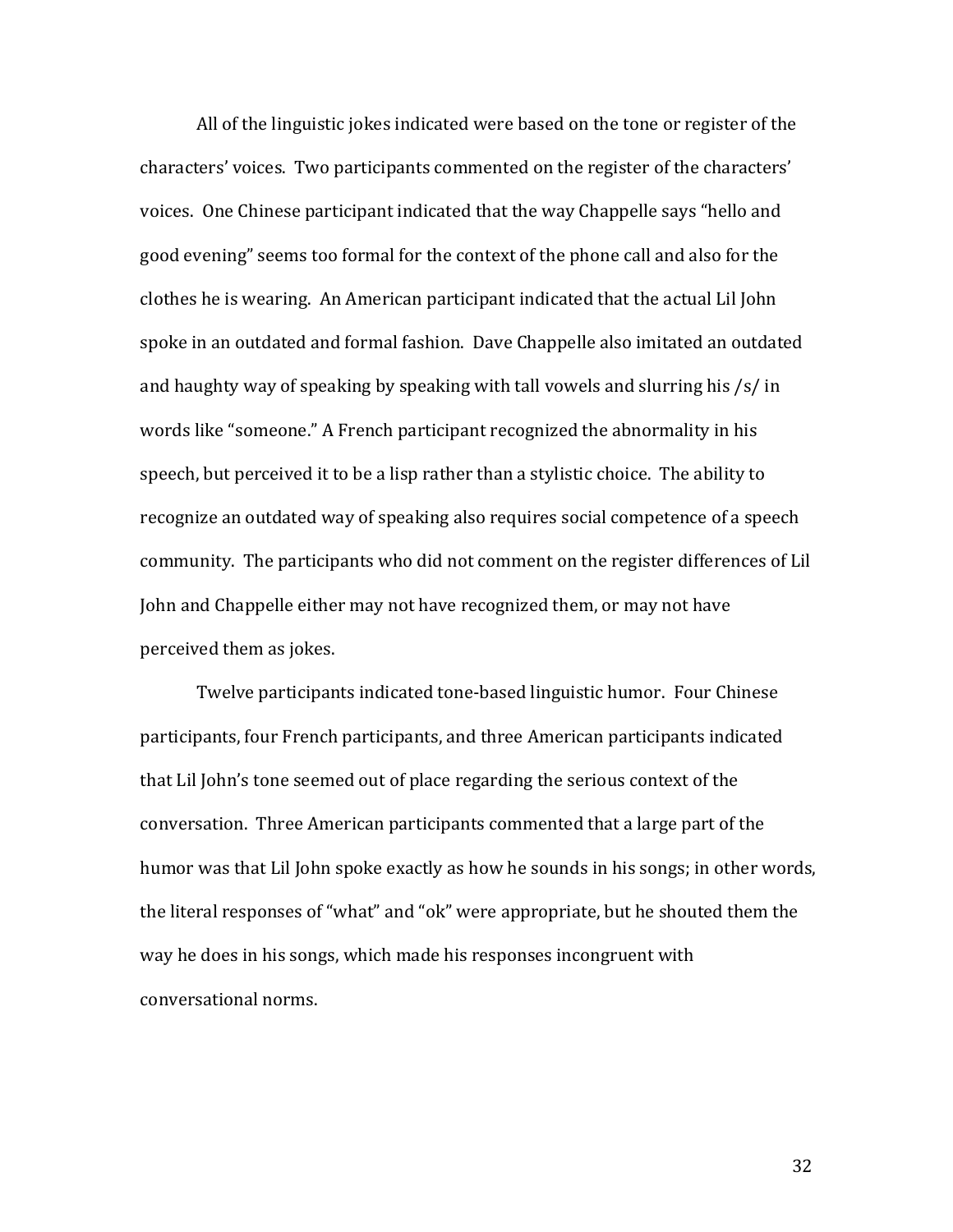#### **VII. Conclusion and Future Directions**

As the American participants responded to the most linguistic jokes in total, it could be suggested that comprehension of linguistic humor is a product of communicative competence of Standard American English. However, this cannot be confidently concluded because every group's responses to the humor types were similar in number and the participant sample size was extremely small. While the focus of this study was to assess L2 speakers' communicative competence, the data demonstrated that even a proficient understanding of speech act use in a speech community does not guarantee successful communication, as meaning is always negotiated between speakers and hearers. Thus, when participants did not indicate a joke, it could have been because of their unfamiliarity with SAE speech act use, or it could have been that they did not interpret the same message as other participants did.

The greatest challenge of this study was setting up the experiment in a way that did not too significantly bias participants' responses. The interview questions needed to be specific enough so as to obtain the necessary information for the research question, but not so explicit that they would lead participants to an answer. Consequently, useful information may have gone unarticulated, as it was difficult to get participants to elaborate on their responses without leading them in a certain direction. 

Additionally, as most of linguistic humor is typically encountered unpredictably, without any introduced frame or purpose in regular, everyday conversation (Bell and Attardo 425), it was difficult to find skits with linguistic jokes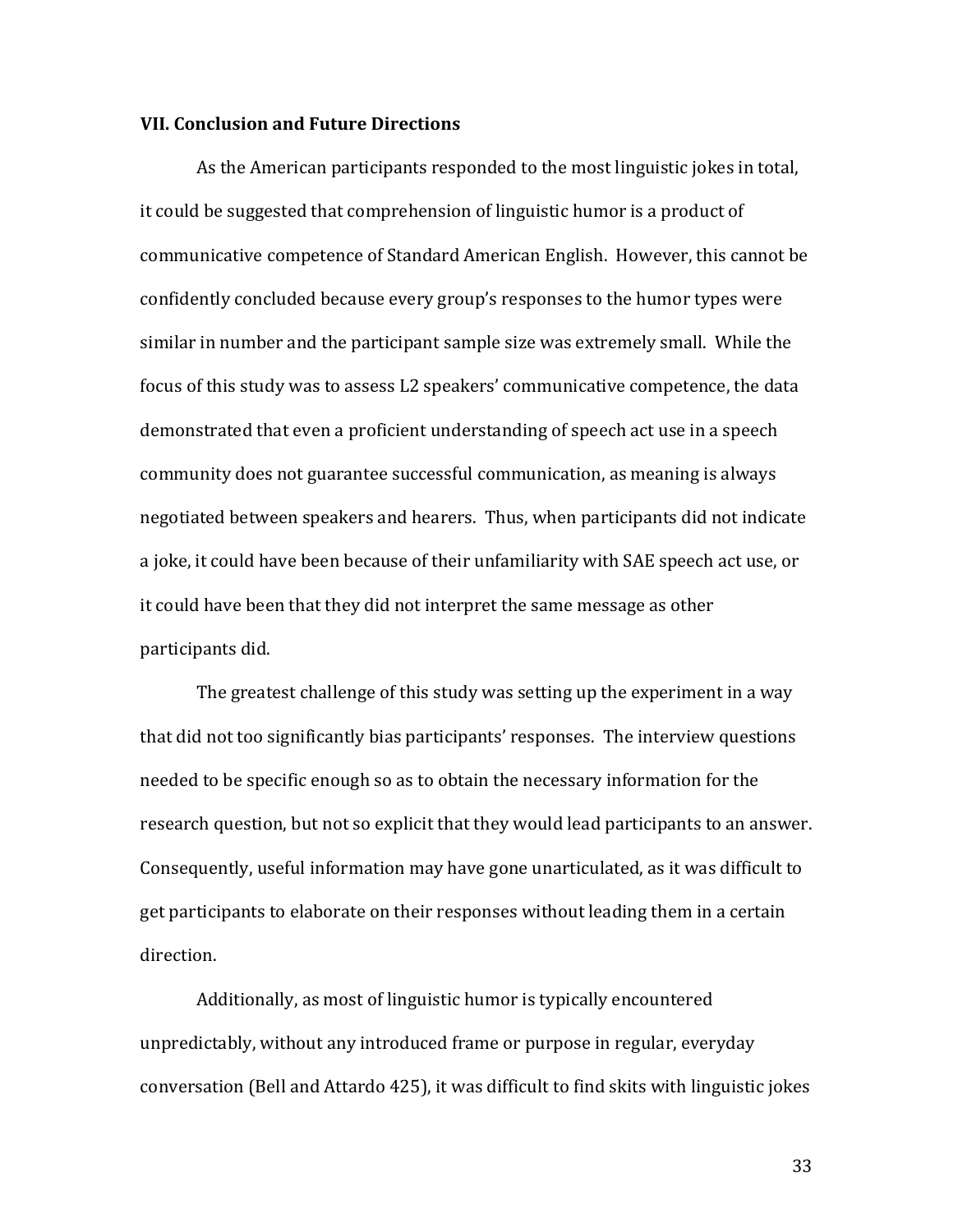of this same unanticipated quality. In some sketches, such as *Substitute Teacher*, the wordplay was so blatant and extreme that it would likely seldom occur in normal conversation. That being said, it was difficult to assess how L2 participants would have reacted to subtler forms of wordplay.

Another challenge was being able to identify whether a participant truly understood or did not understand a piece of humor. As self-reporting was the only measure of assessing participants' comprehension, it is possible that participants could have falsely reported (potentially from forgetting why they thought something was a joke) or not reported the entirety of their comprehension (concerning jokes with multiple levels of humor, such as the Lil' John skit). If a continuation of this study were to be conducted, participants should be prompted to elaborate more on their responses. Additionally, the sample size, particularly of the L1 control group, should be much larger, although generalized conclusions could never be made regardless of the sample size. As general linguistic humor was the focus of this study, more textual forms of humor, such as social media posts and memes, should be included in future research.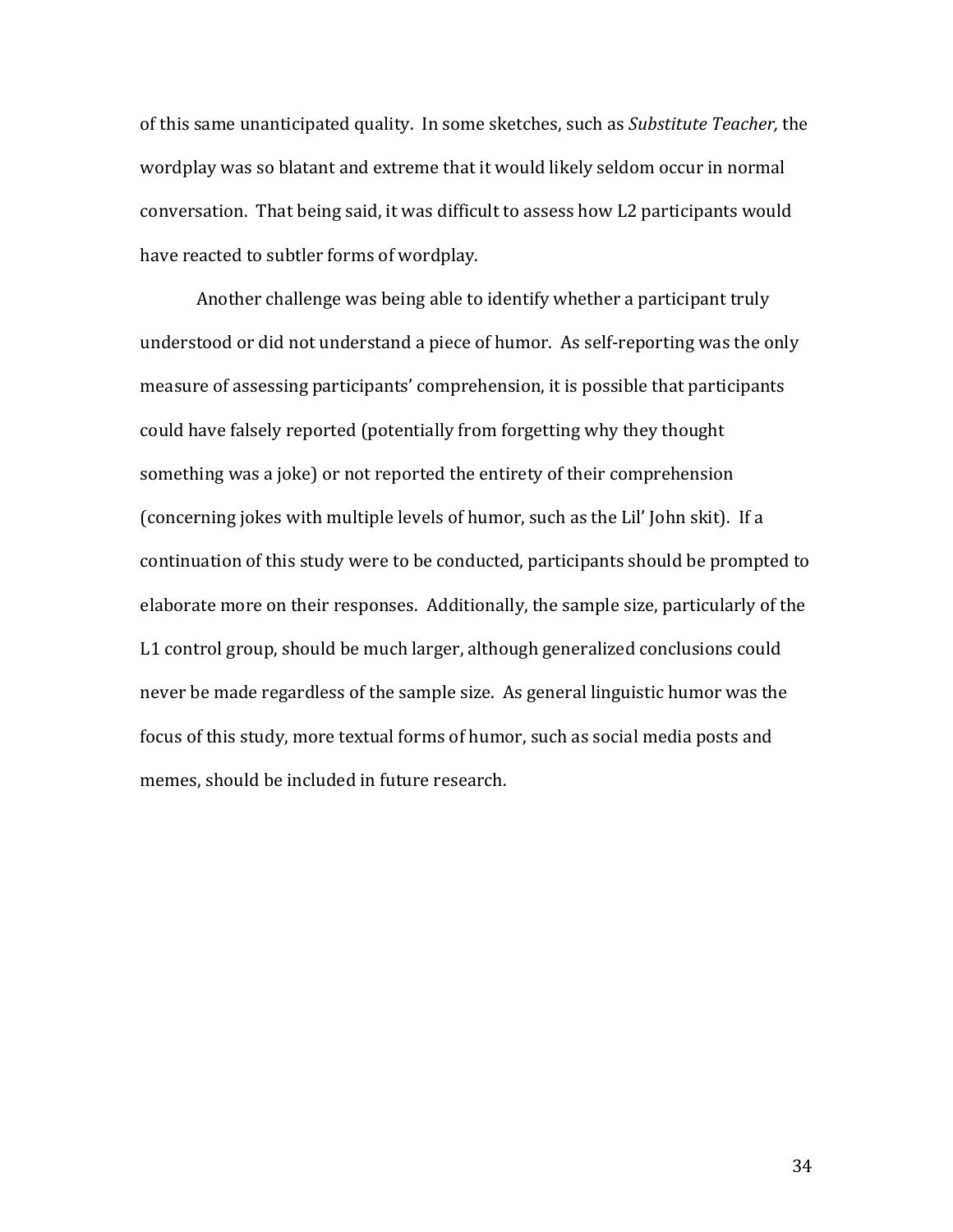Bibliography:

Acar, Ahmet. "A critical review of Hymes on communicative competence." The First *International Symposium on Modern Approaches Methods and ELT problems, Edited* by O. Sekerci, B. Memedova, H. Rzayev, 2003. pp.57-68.

Attardo, S. *Linguistic Theories of Humor.* Edited by Victor Raskin and Mahadev Apte, Mouton de Gruyter, 1994.

Attardo, Salvatore, Christian F. Hempelmann, and Sara Di Maio. "Script oppositions and logical mechanisms: Modeling incongruities and their resolutions." *Humor*, vol., issue, Walter de Gruyter, 2002. pp. 5-46.

Attardo, Salvatore and Victor Raskin. "Script theory revis(it)ed: joke similarity and joke representation model." *Humor: International Journal of Humor Research*, vol. 15, issue 1, pub., 1991. pp. 293-347.

Austin, J.L. *How to Do Things with Words.* Harvard University Press, 1962.

Banitz, Brita. Funny Business: Verbal Humor in Business Negotiation and The English-*As-A-Second-Language Speaker.* Purdue University, 2005.

Bell, Nancy D. "How native and non-native English speakers adapt to humor in intercultural interaction." *Humor*, vol. 20, issue 1, Walter de Gruyter, 2007. pp. 27-48.

Bell, N. D. "Using and understanding humor in a second language." *Dissertation Abstracts International, A: The Humanities and Social Sciences, vol.* 63, issue 11, University of Pennsylvania. 2003. pp. 3924-A

Bell, Nancy and Salvatore Attardo. "Failed Humor: Issues in non-native speakers' appreciation and understanding of humor." *Intercultural Pragmatics*, vol. 7, issue 3, Walter de Gruyter, 2010. 423-447.

Bucholtz, Mary and Kira Hall. "Language and Identity." *A Companion to Linguistic Anthropology.* 2004. 

Bucholtz, Mary and Kira Hall. "Locating Identity in Language." *Language and Identities,* Edited by Carmen Llamas and Dominic Watt. Edinburgh University Press, 2010. pp. 18-27.

Charaudeau, Patrick. "Des Catégories pour l'Humour?" *Questions de communication.* vol. 10, 2006. pp. 19-41.

Chomsky, N. *Aspects of the theory of syntax.* MIT Press. 1965.

Davis, MS. What's So Funny? The Comic Conception of Culture and Society. University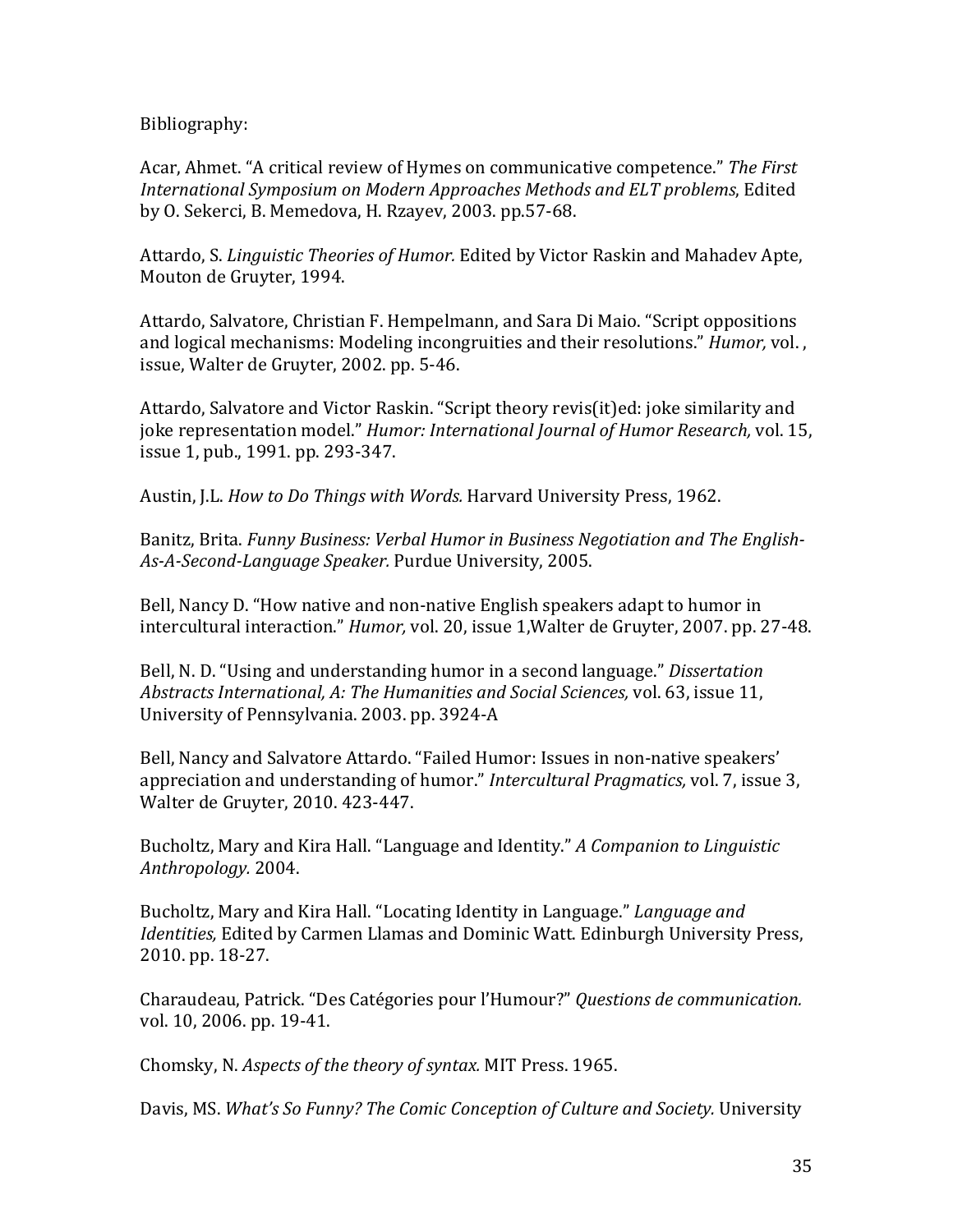of Chicago Press. 1993.

Deneire, M. "Humor and foreign language teaching." *Humor*, vol. 8, issue 3, 1995. pp. 285-298.

Donald, Merlin. "The definition of human nature." The New Brain Sciences, Cambridge University Press. 2004. pp 34-58.

Fitzgerald, Karen L. *An Examination of the Connection Between Phonological Development and Humor Development in Preschool-Age Children. University of* Illinois at Chicago, 2004.

Gass, S., and E. Varonis. "Miscommunication" *Miscommunication in nonnative speaker discourse and Problem Talk,* Edited by N.H. Giles and J. Wiemann, Sage. 1985. pp. 121–145.

Grice, H Paul. "Logic and Conversation." *Syntax and Semantics.* Edited by P. Cole and J.L. Morgan, Academic Press, 1975.

Hite, Heather Mitchell. "The Time Course of Comprehending Humor." Dissertation *Abstracts International, B: The Sciences and Engineering, vol.* 66, issue 12, The University of Memphis. 2006. pp. 6944.

Hymes, Dell. "On Communicative Competence." *Sociolinguistics,* 1972.

Hymes, Dell. "Models of interaction of language and social life." *Directions in Sociolinguistics: Ethnography of Communication*, Edited by J. J. Gumperz and D. Hymes, Holt, Rinehart and Winston, 1972. 35-71.

Jakobson, Roman. "Linguistics and Poetics." *Language in Literature*, 1957. Edited by Pomorska and Rudy, Harvard University Press., 1987, pp. 62-94.

Johnstone, B. "Locating Identity in Language." *Language and Identities*, Edited by Carmen Llamas and Dominic Watt. Edinburgh University Press, 2010. pp. 29-36.

Laviosa, Sara. *US-China Foreign Language*, "(De)constructing humour across languages and genres." University of Bari. 2010.

Lendvai, Endre. "Types of untranslatable jokes." *Translation studies in Hungary.* Edited by Jose Lambert and A. Sohar, Scholastica, 1996. pp. 89-98.

McConnell-Ginet, Sally. "What's in a name? Social labeling and gender practices." *The Handbook of Language and Gender, Blackwell Publishers, 2003. pp.* 69-97.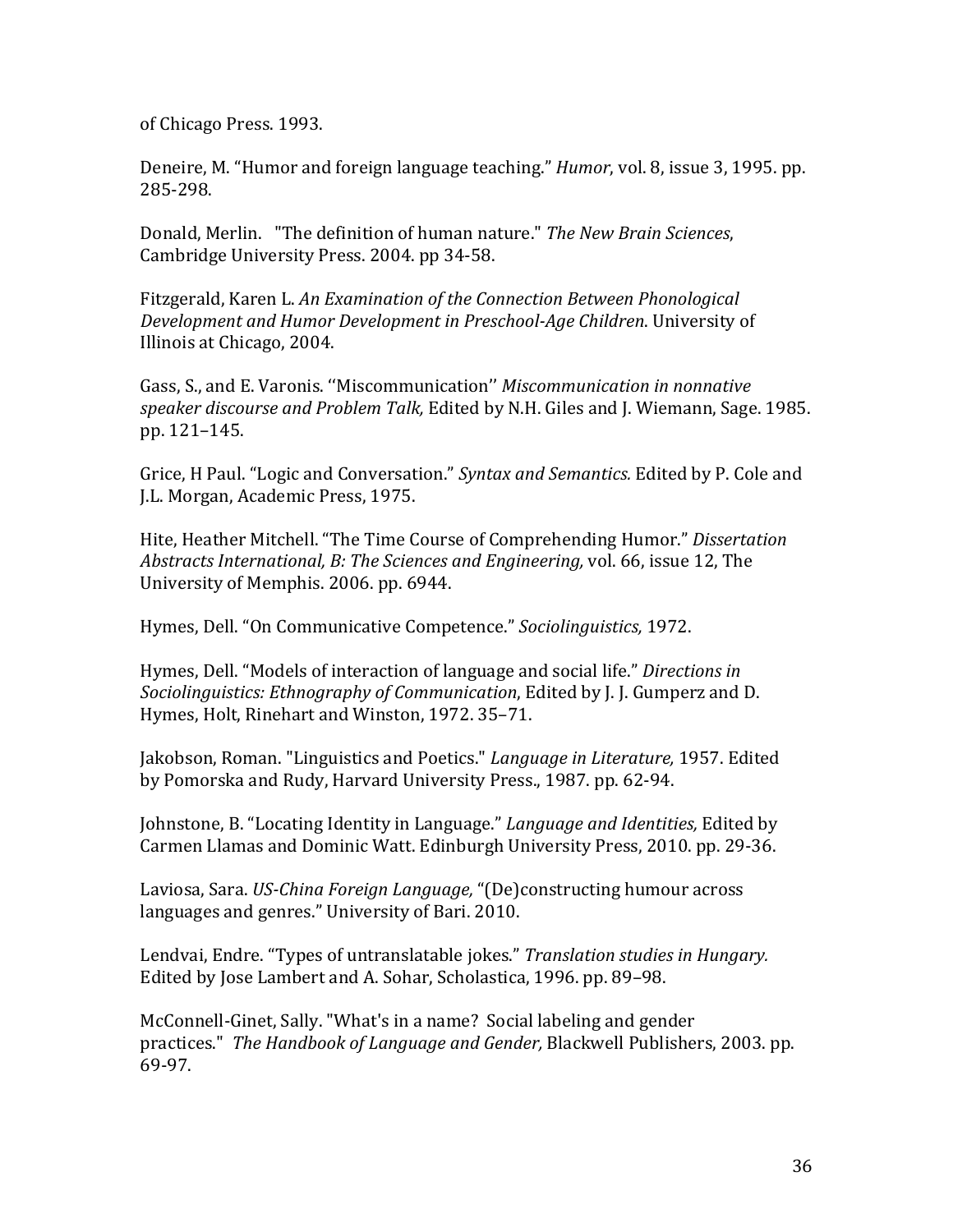Mendoza-Denton, Norma. "Language and Identity." The Handbook of Language *Variation and Change,* Edited by JK Chamers, Peter Trudgill, and Natalie Schilling-Estes. 2001. pp. 475-499.

Peirce, C.S. *Philosophical Writings of Peirce: Selected and Edited with an Introduction* by Justus Buchler. Edited by J. Buchler. Dover Publications, 1955.

Raeithel, G. "American humor as an experience of growth." *American Humor*, vol. 7, issue 2, 1980. pp. 1-9.

Rafferty, Michael. *Skid marks: common jokes about lawyers.* Shelter Publications, 1988.

Raskin, Victor. *Semantic mechanisms of humor.* Reidel. 1985.

Richardson, I. M. "Language and humor." *British Journal of Language Teaching*, vol. 27 issue 3, 1989, pp. 142-147.

Searle, John R. "A Classification of Illocutionary Acts." *Language in Society*, vol. 5, issue 1, Cambridge University Press, 1976. pp. 1-23.

Schmitz, John Robert. "Humor as a pedagogical tool in foreign language and translation courses." *Humor*, vol. 15, issue 1, Walter de Gruyter. 2002. pp. 89-113.

Vega, M. G. "Humor competence: The fifth component." Unpublished Master's Thesis, Purdue University. 1989.

Yamaguchi, Haruhiko. "How To Pull Strings With Words: Deceptive Violations in the Garden-Path Joke." *Journal of Pragmatics*, Elsevier Science Publishers B.V. 1987.

 $\frac{1}{1}$  Linguistic humor is verbal or word-based humor, such as puns and sarcasm. See p.15.